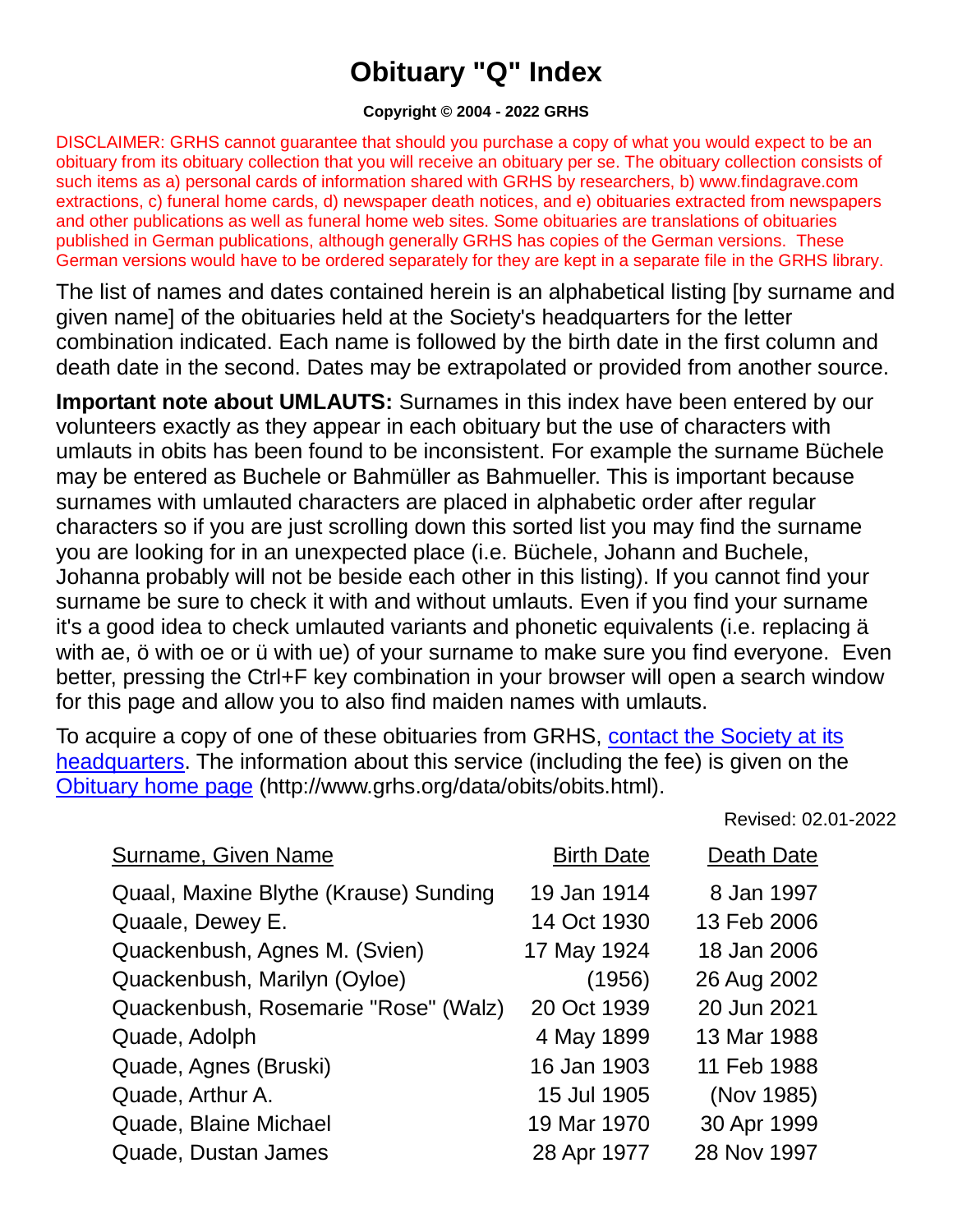| Quade, Kevin                          | 10 Feb 1964 | 19 Oct 2007   |
|---------------------------------------|-------------|---------------|
| Quail, Darla Gayle (Powell)           | 31 Aug 1953 | 22 Oct 2016   |
| Quail, Laura                          | (1887)      | 15 Dec 1979   |
| Quail, Ordell Alvin                   | 16 Feb 1948 | 1 Mar 2014    |
| Quail, Ronald D.                      | 17 Sep 1925 | 4 Jun 2003    |
| Quail, Ruth Fae APS                   | 13 Sep 1932 | 26 Jan 2007   |
| Quaintance, Shirley Marie (Schneider) | 25 Dec 1947 | 7 Dec 2017    |
| Qual, LaVerne (Daley)                 | 19 Oct 1930 | 13 Jan 2016   |
| Qual, Ralph Mannely                   | 16 Dec 1926 | 9 Oct 2001    |
| Quale, David "Dave" Leroy             | 17 Jul 1936 | 29 Apr 2021   |
| Quale, Keith Joal                     | 1 Feb 1932  | 10 Feb 2018   |
| Quale, Leona (Berreth)                | 2 Feb 1924  | (20 May 1977) |
| Quale, Lillian "Deedee" (Gunderson)   | 10 May 1912 | 31 Aug 2016   |
| Quale, Lillian Joyce (Weyer)          | 4 Jun 1929  | 14 Nov 2015   |
| Quale, MaryAnn (Nelson)               | 14 Aug 1930 | 7 Apr 2020    |
| Quale, Russel                         | 18 May 1923 | (Nov 1983)    |
| Qualen, Elfriede (Idler)              | 29 Jun 1923 | 18 Nov 2003   |
| Qualley, Elaine M. (Wock) Keller      | 7 Dec 1938  | 10 Dec 2009   |
| <b>Qualley, Marie</b>                 | (1915)      | 15 Jan 2004   |
| Qualley, Michael Ray                  | 19 Feb 1948 | 26 Jun 2021   |
| Qualley, Raymond "Ray"                | 18 Jan 1926 | 6 Dec 2013    |
| Qualley, Reva (Carroll) Eneberg       | 8 Aug 1914  | 9 Jul (1996)  |
| Qualley, Viola Jean (Burgess)         | 1 Dec 1924  | 2 May 2014    |
| Quallie, Gladys Viola (Miller)        | 25 Dec 1949 | 26 Feb 2011   |
| Qualm, Donald Lee                     | 28 Jul 1931 | 24 Apr 2000   |
| Qualm, LaVonne Mavis (Schroeder)      | 14 May 1931 | 25 Oct 2021   |
| Qualm, Luvern Durrel "Sonny"          | 26 Sep 1923 | 17 Sep 2021   |
| Qualm, Monica Mary                    | 4 May 1931  | 15 Aug 2021   |
| Qualm, Theo Wesselman (Vincent)       | 24 Jan 1912 | (25 Oct 1994) |
| Qualseth, Nolan Leroy                 | 30 Mar 1941 | 7 May 2018    |
| Quam, Calvin Marion                   | 19 Nov 1926 | (6 Oct 2005)  |
| Quam, Clifford M.                     | 26 Oct 1943 | 4 Mar 2007    |
| Quam, Clinton Duane                   | 8 May 1933  | 15 Nov 2006   |
| Quam, Dennis                          | 26 Dec 1951 | 29 Sep 2006   |
| Quam, Elwyn Mendell                   | 26 Aug 1948 | 4 Mar 2021    |
| Quam, Esther Alma (Reber)             | 7 Feb 1907  | 29 Apr 1996   |
| Quam, Kathryn Isobel (Lien)           | (1919)      | (2004)        |
| Quam, Kathy Koreen                    | 2 Sep 1962  | 1 Mar 2021    |
| Quam, Lois Mae (Partenheimer)         | 16 Sep 1917 | (Sep 2002)    |
|                                       |             |               |

| 0 Feb 1964  | 19 Oct 2007   |
|-------------|---------------|
| 31 Aug 1953 | 22 Oct 2016   |
| (1887)      | 15 Dec 1979   |
| 6 Feb 1948  | 1 Mar 2014    |
| 7 Sep 1925  | 4 Jun 2003    |
| 3 Sep 1932  | 26 Jan 2007   |
| 25 Dec 1947 | 7 Dec 2017    |
| 19 Oct 1930 | 13 Jan 2016   |
| 6 Dec 1926  | 9 Oct 2001    |
| 17 Jul 1936 | 29 Apr 2021   |
| 1 Feb 1932  | 10 Feb 2018   |
| 2 Feb 1924  | (20 May 1977) |
| 0 May 1912  | 31 Aug 2016   |
| 4 Jun 1929  | 14 Nov 2015   |
| 14 Aug 1930 | 7 Apr 2020    |
| 8 May 1923  | (Nov 1983)    |
| 29 Jun 1923 | 18 Nov 2003   |
| 7 Dec 1938  | 10 Dec 2009   |
| (1915)      | 15 Jan 2004   |
| 19 Feb 1948 | 26 Jun 2021   |
| 18 Jan 1926 | 6 Dec 2013    |
| 8 Aug 1914  | 9 Jul (1996)  |
| 1 Dec 1924  | 2 May 2014    |
| 25 Dec 1949 | 26 Feb 2011   |
| 28 Jul 1931 | 24 Apr 2000   |
| 4 May 1931  | 25 Oct 2021   |
| 26 Sep 1923 | 17 Sep 2021   |
| 4 May 1931  | 15 Aug 2021   |
| 24 Jan 1912 | (25 Oct 1994) |
| 30 Mar 1941 | 7 May 2018    |
| 9 Nov 1926  | (6 Oct 2005)  |
| 26 Oct 1943 | 4 Mar 2007    |
| 8 May 1933  | 15 Nov 2006   |
| 26 Dec 1951 | 29 Sep 2006   |
| 26 Aug 1948 | 4 Mar 2021    |
| 7 Feb 1907  | 29 Apr 1996   |
| (1919)      | (2004)        |
| 2 Sep 1962  | 1 Mar 2021    |
| 6 Sep 1917  | (Sep 2002)    |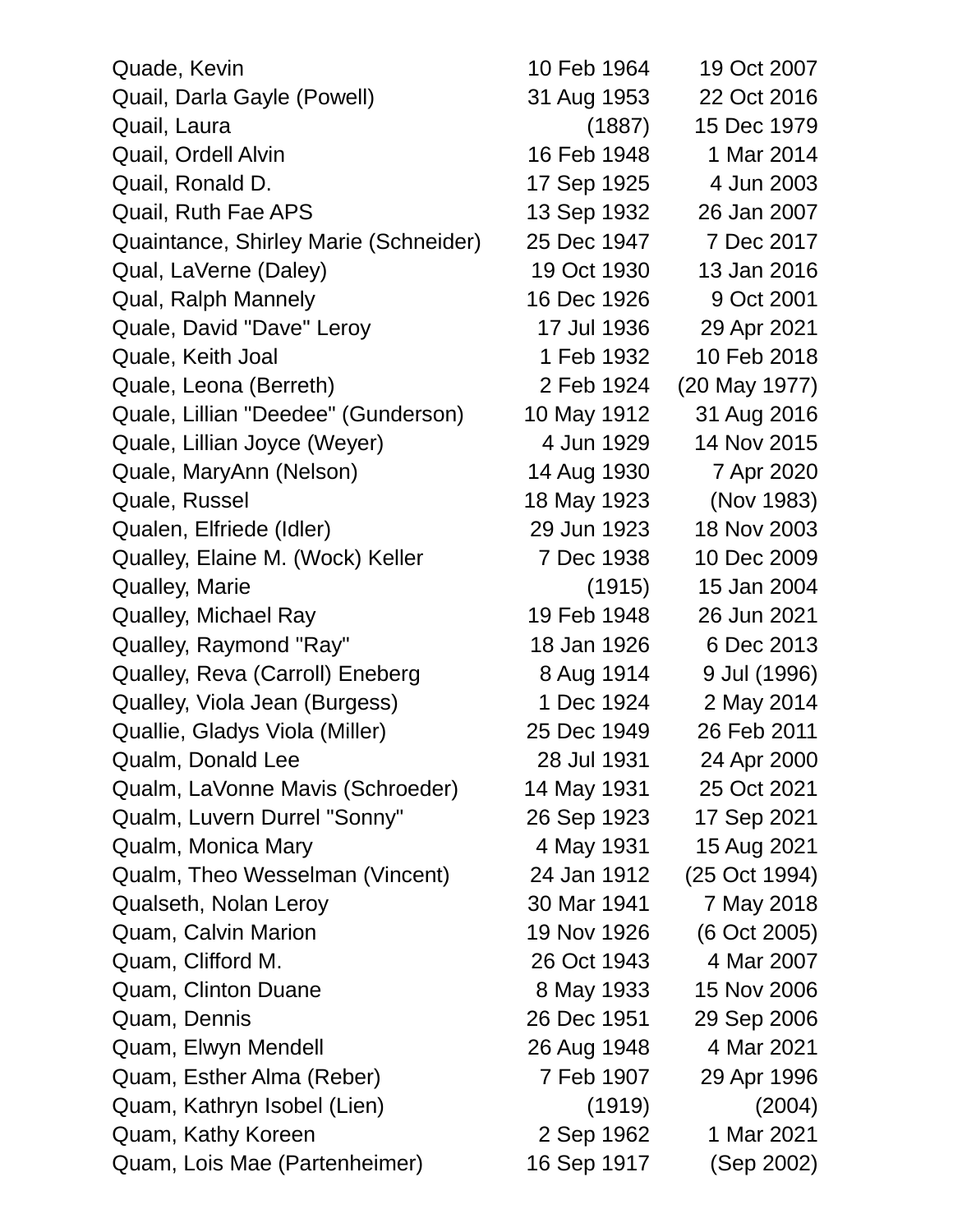Quam, Luella E. (Heckel) 23 Apr 1913 22 Nov 2006 Quam, Mildred N. (Berg) 29 Dec 1924 24 Aug 2007 Quam, Rhoda (Miller) 2 Nov 1886 (Dec 1982) Quam, Richard "Dick" 21 Apr 1943 6 Oct 2017 Quam, Robert D. "Bob" 13 May 1948 17 Feb 2018 Quam, Roger Leroy 27 Sep 1940 1 Oct 2021 Quam, Roger O. 4 Oct 1949 19 Nov 2020 Quam, Shirley Jean (Albert) 9 Feb 1936 7 Feb 2020 Quam, Verna Minnie (Stein) 10 May 1920 9 Jan 2018 Quam, Violet Pearl (Schrader) 30 Nov 1909 21 Dec 2002 Quamme, Carah Elaine (Heidbreder) 20 Feb 1987 28 Jul 2015 Quamme, Corona (Lutz) 10 Jun 1929 16 Mar 2020 Quamme, Darrel Horace 25 Jun 1916 5 Oct 2008 Quamme, Florene (Sanders) Killough (1934) 31 Jan 2019 Quamme, John 24 Jul 1964 29 Dec 2015 Quamme, Lynn Kenneth 26 Sep 1949 17 Jan 2018 Quamme, Marilyn Mae 11 May 1932 26 May 2004 Quamme, Phyllis Mary (Stromer) 20 Jun 1931 21 Aug 1996 Quammen, Minnie M. (Anton) 8 Oct 1914 15 Apr 2013 Quanbeck, Elizabeth "Jo" JT 25 Oct 1909 27 Dec 1997 Quanbeck, Kermit Luther 2 Feb 1933 26 Nov 2016 Quanbeck, Loretta Wilhelmina (Wegner) 23 Feb 1936 28 Apr 2020 Quanbeck, Sherman H. 6 Apr 1930 19 Oct 2000 Quandahl, Duane Nels 28 May 1925 9 May 1991 Quandahl, Esther (Wolf) 2 Oct 1913 20 Mar (1984) Quandt, Edith (Wahsner) 10 Aug 1897 30 Aug 1994 Quandt, Emilie (Beyer) 3 Sep 1896 16 Feb 1995 Quandt, Leroy H. 15 Oct 1926 17 Jan 2019 Quandt, Loren Carlyle 2 Oct 1930 9 Jan 2016 Quandt, Ludwig 6 Apr 1921 7 Nov 2004 Quandt, Lyle W. 8 Jul 1966 26 Dec 2002 Quandt, Marvin William 14 Jun 1922 2 Feb 1993 Quandt, Roman Walter 28 Aug 1929 7 Oct 2013 Quanrud, Myron "Mike" 10 Jun 1930 17 Jan 2020 Quapp, Elizabeth Elfriede 2 Jan 1921 25 May 2011 Quapp, Helen Margaret (Giesbrecht) 3 Mar 1929 26 Aug 2021 Quapp, Jacob Peter 20 Jan 1899 29 Dec (1983) Quapp, William "Bill" Peter 20 Oct 1925 29 Aug 2021 Quarne, Aric L. (1989) 15 Jan 2008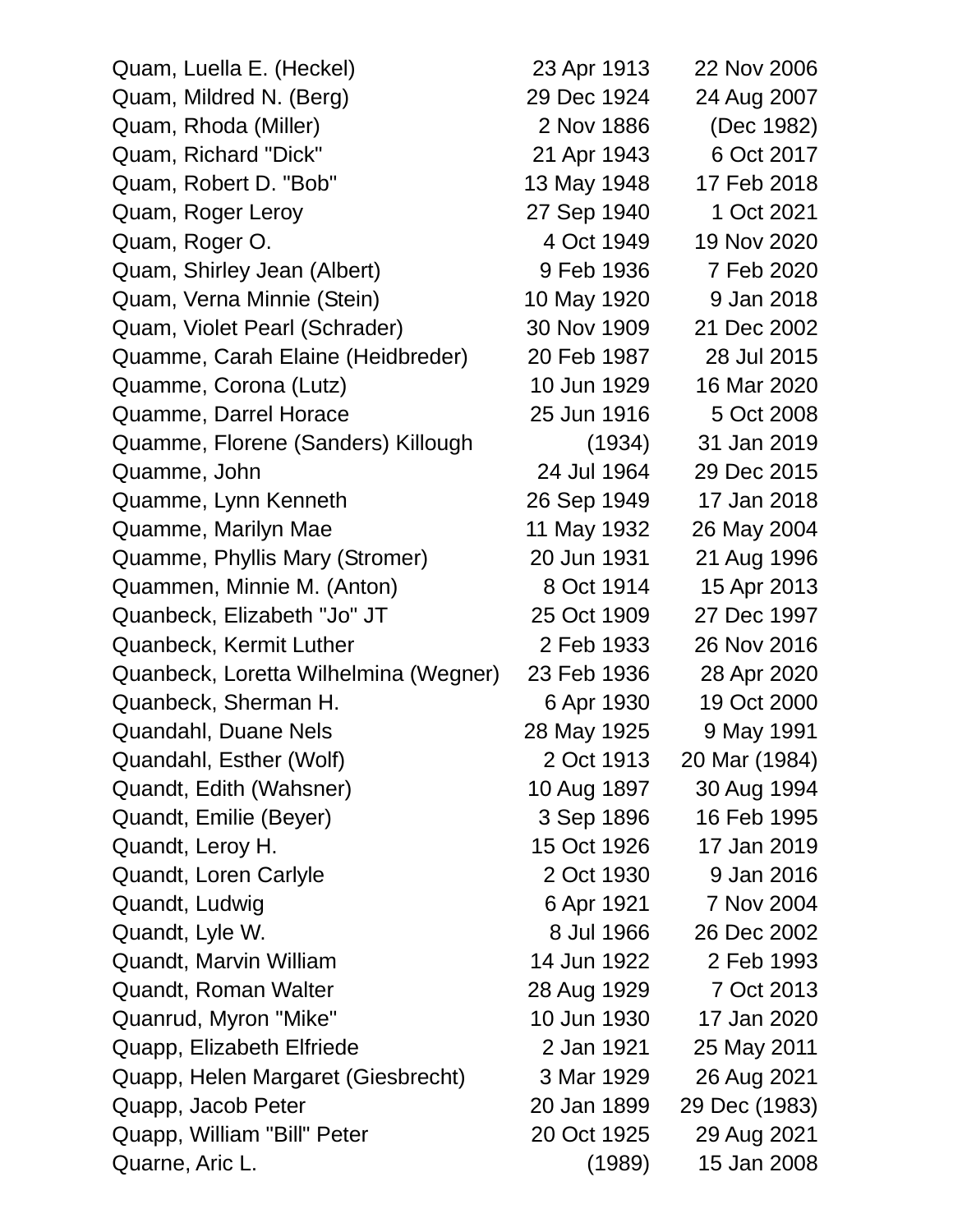Quartier, Michael 2 Dec 1833 (7 Sep 1928) Quartier, Roger Lee 3 Aug 1946 15 Dec 2009 Quarve, Elaine M. (Lammers) 11 Jan 1925 19 Jun 2017 Quarve, Victor Alan 2013 25 Apr 1938 3 Mar 2013 Quaschnick, Arthur "Art" 19 Mar 1929 18 Sep 2014 Quaschnick, Bernard "Bernie" Allan 30 Oct 1945 25 Oct 2018 Quaschnick, Dan (1889) (4 Aug 1976) Quaschnick, Daniel (1838) (1910) Quaschnick, Daniel 3 Mar 1912 8 May 1994 Quaschnick, Douglas 5 Apr 1941 4 Feb 1999 Quaschnick, Edwin 12 Mar 1898 (28 Oct 1918) Quaschnick, Elisabeth (Grenz) 6 Dec 1865 20 Oct 1918 Quaschnick, Emilie (Janke) 2 Sep 1912 24 Jul (1981) Quaschnick, Eric Jay 8 Sep 1980 25 Apr 1993 Quaschnick, Erwin L. (1915) 26 Jun (1995) Quaschnick, Fred 13 Feb 1884 (1968) Quaschnick, Gottfried 1883 22 Feb (1971) Quaschnick, Gottlieb 13 Nov 1864 9 Feb 1945 Quaschnick, Harold Leonard 17 Jun 1922 4 Dec 2013 Quaschnick, Heinrich 26 Jan 1916 (Nov 1983) Quaschnick, Helen (Reimer) (1882) (Jan 1962) Quaschnick, Hulda (Schlenker) 22 Aug 1914 6 Oct (1974) Quaschnick, Ida (Meidinger) 22 May 1902 21 Jan (1971) Quaschnick, Iva Myrl (1892) (Sep 1984) Quaschnick, Jacob 18 Jan 1904 13 Apr (1978) Quaschnick, Jane Bernadette B 19 Sep 1929 15 Mar 1987 Quaschnick, John 28 Apr 1941 5 Oct (1990) Quaschnick, John 16 Dec 1905 (Jul 1985) Quaschnick, John D. 3 Jun 1863 11 Nov (1933) Quaschnick, John L. (1937) 21 Mar (1994) Quaschnick, Julius B. (1928) (4 Aug 1979) Quaschnick, Kirby Dennis (1944) 16 Jan 2014 Quaschnick, Laura Marie (Mettler) 12 Jun 1918 13 Apr 2008 Quaschnick, Lizzie (1890) 20 Sep 1907 Quaschnick, Lula (1924) (11 Sep 1982) Quaschnick, Magdalena (1895) (7 Feb 1978) Quaschnick, Maggie (Zundel) 23 Aug 1917 25 Jun 2004 Quaschnick, Martha (not given) (not given) (not given) Quaschnick, Nell S. (Crites) 25 Dec 1937 26 Feb 2011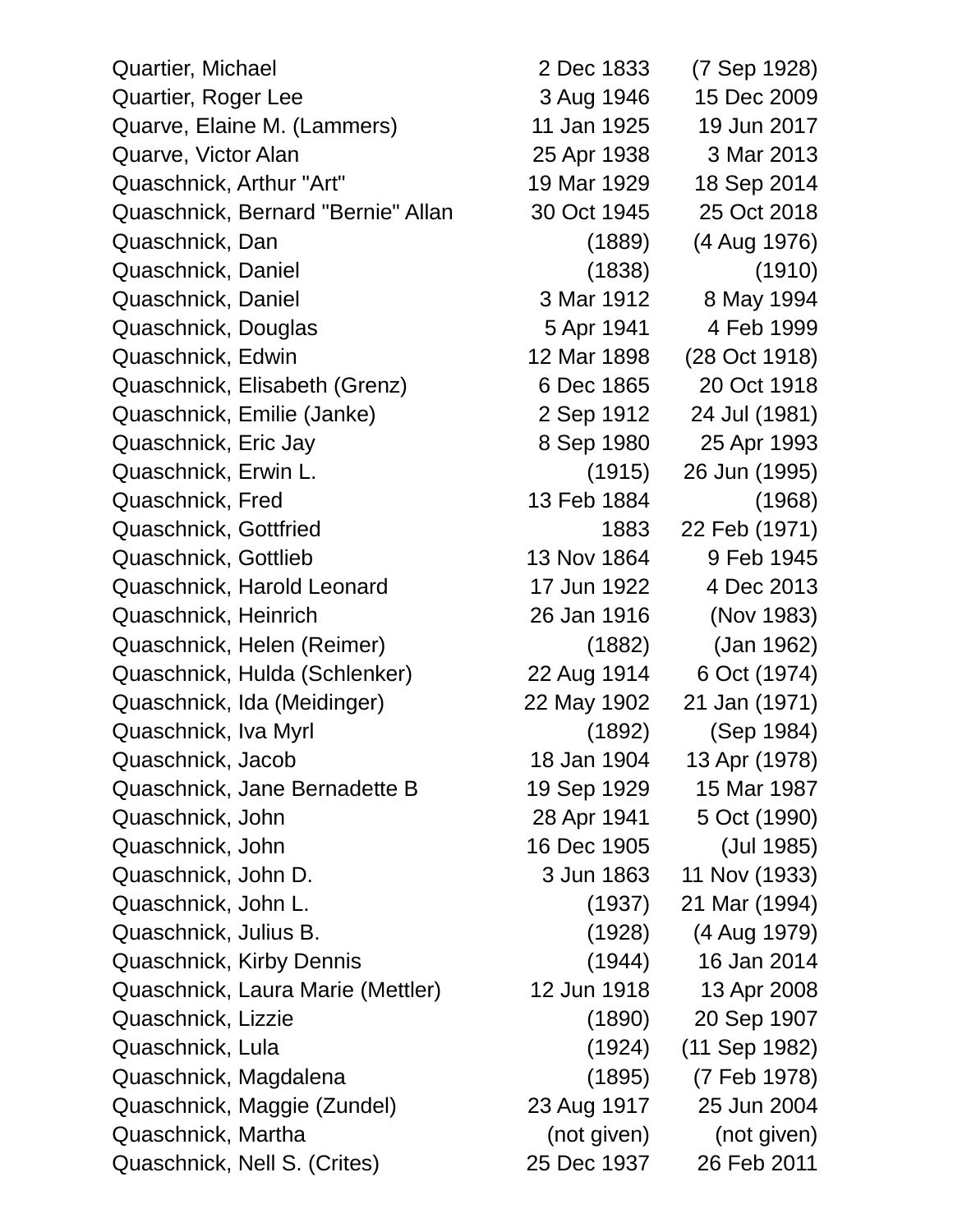Quaschnick, Patrick **8 Jan 1950** 3 Feb 1991 Quaschnick, Patti (Giorgi) 29 Nov 1954 9 Apr 2019 Quaschnick, Rose (Bickel) 16 Dec 1899 21 Oct 1990 Quaschnick, Rose (Jung) 19 Mar 1899 18 Oct 1990 Quaschnick, Roy Laurence (1920) (May 1986) Quaschnick, Samuel 13 Feb 1908 (17 Jun 1950) Quaschnick, Susie (Kist) 18 Feb 1932 16 Nov 2003 Quaschnick, Violet L. (1912) 3 Jan (1983) Quaschnick, Walter F. 27 Jun 1924 31 Aug 1994 Quaschnik, Darlene Malinda (Bauer) 15 May 1926 12 Oct 2019 Quaschnik, Helen K. (Hafner) 1 Feb 1894 6 Feb 1975 Quaschnik, LuVern 17 Jan 1924 13 Aug 2015 Quaschnik, Phillip 9 Oct 1930 17 May 2020 Quaschnik, Susan "Sue" Jo (not given) 26 Oct 2021 Quashnick, Arthur L. (1912) (16 Oct 1980) Quashnick, Bradley "Brad" Alan 10 Aug 1966 7 Feb 2017 Quashnick, Darlene Pearl (Jans) 15 Apr 1941 28 Dec 1996 Quashnick, Elsie Ruth (Irion) 5 May 1915 11 Dec (1997) Quashnick, Emilia (Bartel) 22 May 1895 8 Jan 1995 Quashnick, Erna Magdalena (Nietschke) 25 Feb 1923 10 Aug 2018 Quashnick, Ernest (1916) (May 1988) Quashnick, Gottfried (not given) (not given) Quashnick, John (1883) 23 Jan (1947) Quashnick, John L. (1922) (24 Jun 1976) Quashnick, Martha (Schneider) 28 Oct 1906 6 Sep 1995 Quashnick, Peter E. 7 Sep 1898 14 Aug (1974) Quashnick, Reinhold 12 Sep 1914 8 May (1990) Quashnick, Roderick "Rod" Theodore 18 Apr 1944 8 Feb 2018 Quashnick, Rose (Kosel) (1890) 15 Aug (1980) Quashnick, Walter **4 Jul 1936** 27 Nov 2014 Quast, A. Marie (Beeber) 31 Aug 1906 2 Aug 2000 Quast, A.W. (Mrs.) S (not given) (1922) Quast, Adalbert 22 Jan 1903 11 Jan 1974 Quast, Albert (1906) 14 Apr 1989 Quast, Albert Robert 14 Dec 1896 8 Apr 1933 Quast, Alexander 1 Apr 1898 16 Dec 1987 Quast, Alitha (Herrboldt) 5 Oct 1911 24 Oct 2015 Quast, Anette Pauline (Klaudt) 4 May 1896 10 Feb 1968 Quast, Anna (Schaffer) 18 May 1889 6 Jul 1961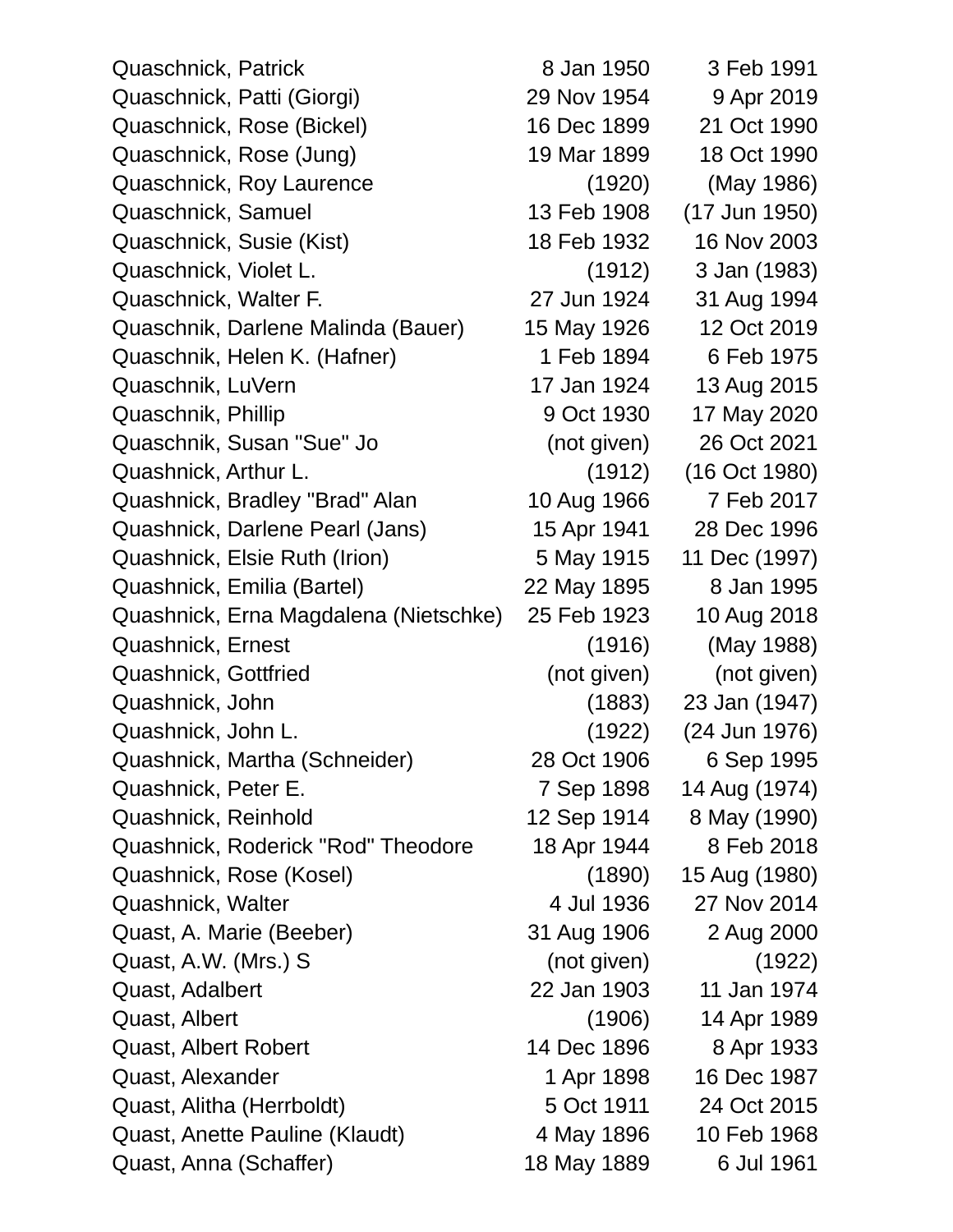| Quast, Annie                           | 27 Jan 1913    | 8 Sep 1999      |
|----------------------------------------|----------------|-----------------|
| Quast, Arthur                          | 24 Mar 1925    | 18 Mar 1998     |
| Quast, August                          | 9 Jul 1858     | 26 Jul (1947)   |
| Quast, August                          | 1 Sep 1904     | 12 Apr 1993     |
| Quast, August M.                       | 10 Jul 1888    | (1969)          |
| Quast, Brett Aaron                     | 24 Apr 1987    | 25 Apr 2020     |
| Quast, Bruce David                     | (not given)    | 22 May 1953     |
| Quast, Carlton "Carl" Leroy            | 1 Jun 1968     | 23 Oct 2017     |
| Quast, Carol A. (Raven)                | 2 Aug 1943     | 8 Jul 2011      |
| Quast, Christian                       | 3 Apr 1852     | 25 Feb 1922     |
| Quast, Christian "Christ" F.           | 17 May 1891    | 1 Mar 1956      |
| Quast, Christine                       | 13 Sep 1887    | $(14$ Nov 1967) |
| Quast, Clarence                        | 7 Apr 1921     | 29 Dec 2001     |
| Quast, Clifford A.                     | 14 May 1913    | 14 Apr 2008     |
| Quast, Curtis Bennie                   | 3 Oct 1944     | 3 Nov 2001      |
| Quast, Daniel                          | 9 Mar 1900     | 6 Apr 1979      |
| Quast, Daniel                          | 21 May 1901    | 8 Sep (1964)    |
| Quast, David                           | 28 Apr 1860    | 15 Nov 1934     |
| Quast, De Lora Violet                  | 21 Dec 1915    | 20 Jan 1930     |
| Quast, Dennis D.                       | 28 Apr 1935    | 5 Sep 1996      |
| Quast, Donald E.                       | 10 May 1931    | 6 Feb 2002      |
| Quast, Edna Elsie Cora                 | 7 Feb 1909     | 2 Jun 1919      |
| Quast, Elanora (Hauck)                 | 17 Nov 1930    | 24 Sep 2019     |
| Quast, Elbert                          | 11 Nov 1911    | 15 Jun 1993     |
| Quast, Eldor "Eddie"                   | 3 Apr 1930     | 24 Jan 1994     |
| Quast, Eleanora Ruth (Bergstrand)      | 17 Oct 1934    | 24 Sep 2017     |
| Quast, Elisabeth (Schmierer)           | 8 April (1865) | 12 May 1946     |
| Quast, Elizabeth "Betty" MF            | 16 Aug 1944    | 1 Oct 2018      |
| Quast, Elsie (Sauter)                  | 16 Oct 1918    | 19 Oct 2006     |
| Quast, Elsie M. (Hinsz)                | 3 Mar 1926     | 6 Feb 2017      |
| Quast, Emanuel                         | 22 Mar 1892    | (1980)          |
| Quast, Emelia Christina (Heckenlaible) | 19 Apr 1893    | 22 Jul 1989     |
| Quast, Emil H.                         | 29 Sep 1889    | 7 Dec 1956      |
| Quast, Emma (Widmer)                   | 17 May 1911    | 31 Jul 2007     |
| Quast, Ericka (Tribier)                | 28 Jul 1942    | 12 Oct 1997     |
| Quast, Esther                          | 26 May 1906    | (16 Feb 1986)   |
| Quast, Esther (Zagelow)                | 15 Jun 1905    | 13 Jul 1986     |
| Quast, Eugene D. "Gene"                | 9 Jan 1939     | 20 Mar 2007     |
| Quast, Fred                            | 1897           | 1956            |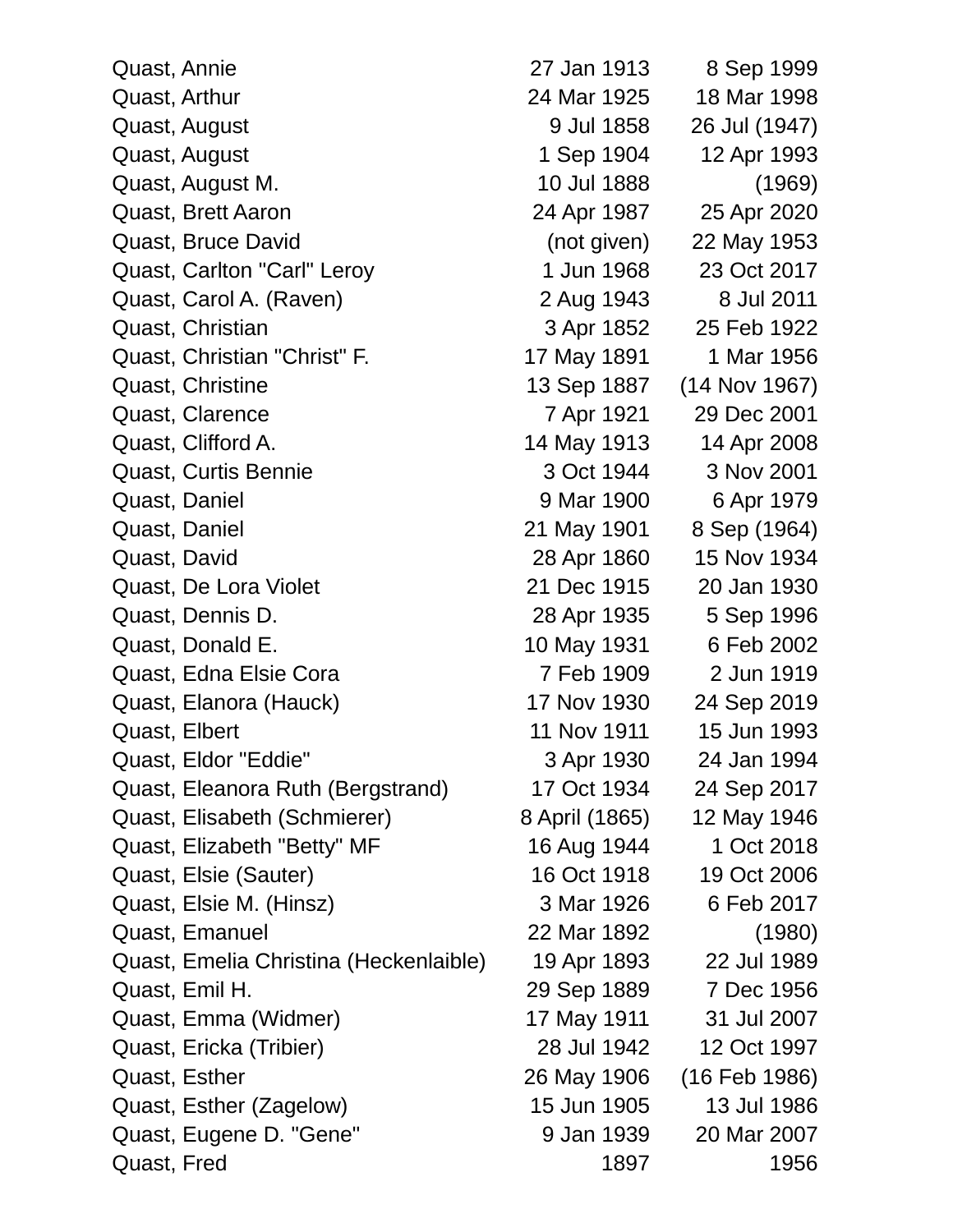| Quast, Fred |                                       | 1 Jun 1891  | (6 Jun 1954)  |
|-------------|---------------------------------------|-------------|---------------|
|             | Quast, George Herman                  | Apr 1859    | 19 Feb 1945   |
|             | Quast, George R.                      | 11 May 1925 | 12 Feb 1981   |
|             | Quast, Gertrude "Joni" Marie (Johnle) | 25 Apr 1922 | 19 Nov 2008   |
|             | Quast, Gilbert A.                     | 30 Nov 1914 | 21 Sep 1993   |
|             | Quast, Gordon Allan                   | 22 Jan 1945 | 1 Sep 2010    |
|             | Quast, Grace Alberta (Givens)         | 11 Apr 1933 | 14 Apr 2018   |
|             | Quast, Gustav                         | 14 Dec 1910 | 10 Aug 1977   |
|             | Quast, Gustav                         | 23 Mar 1887 | 6 Jan 1965    |
|             | <b>Quast, Harry Daniel</b>            | 25 Aug 1925 | 20 Nov 2020   |
|             | Quast, Heinrich                       | 1 Sep 1882  | 19 May 1952   |
|             | Quast, Helena                         | (1875)      | (14) Apr 1941 |
|             | Quast, Henry William                  | 3 Jul 1935  | 21 Jan 2016   |
|             | Quast, Herbert                        | (1929)      | (Apr 1990)    |
|             | Quast, Hilmer                         | 8 Nov 1919  | 24 Jan 2001   |
|             | Quast, Hubert                         | 26 Aug 1928 | 7 Feb 2002    |
|             | Quast, Hulda                          | 27 Apr 1912 | 3 Oct 1978    |
|             | Quast, Hulda (Rath)                   | 4 Apr 1911  | 23 Dec 2005   |
|             | Quast, Ida W. (Steinkopf)             | 1 Jan 1890  | 29 Dec 1992   |
|             | Quast, Irene Jacobina (Sayler)        | 6 Jun 1917  | 9 Nov 2021    |
|             | Quast, Irene Violet (Tew)             | 27 Jan 1930 | 4 Mar 2010    |
|             | Quast, Jacob                          | 25 Aug 1882 | (1956)        |
|             | Quast, Jacob                          | 25 Aug 1883 | 25 Jun 1956   |
|             | Quast, Jakob                          | 26 Sep 1857 | 11 Aug 1921   |
|             | Quast, James D.                       | 10 Oct 1935 | 6 Feb 1997    |
| Quast, John |                                       | 27 Oct 1912 | (Dec 1982)    |
| Quast, John |                                       | 4 Jul 1880  | 27 Mar 1969   |
|             | Quast, John A.                        | 9 Apr 1890  | (1 Mar 1966)  |
|             | Quast, Julianna (Kasten)              | 4 Nov 1896  | 29 Aug 1924   |
|             | Quast, Juneal Marie (Kowitz)          | 5 Nov 1940  | 23 Dec 2017   |
|             | Quast, Justina Rozella (Karsten)      | 27 Apr 1884 | 8 May 1974    |
|             | Quast, Katherina (Schaffer)           | 25 Apr 1882 | 3 Jan 1966    |
|             | Quast, Kenneth Benjamin               | 15 Apr 1934 | 15 Apr 2015   |
|             | Quast, Larry John                     | 21 Sep 1942 | 20 Jun 1982   |
|             | Quast, Lawrence                       | 6 Aug 1906  | 19 Mar 2004   |
| Quast, Lee  |                                       | (1932)      | 25 Nov 1986   |
|             | Quast, Leonard                        | 29 Oct 1916 | 16 Dec 1916   |
|             | Quast, Leone D. (Tachenko)            | 24 Oct 1916 | 28 Mar 2013   |
|             | Quast, Lilas Wilma                    | 30 Nov 1923 | 27 Jun 1929   |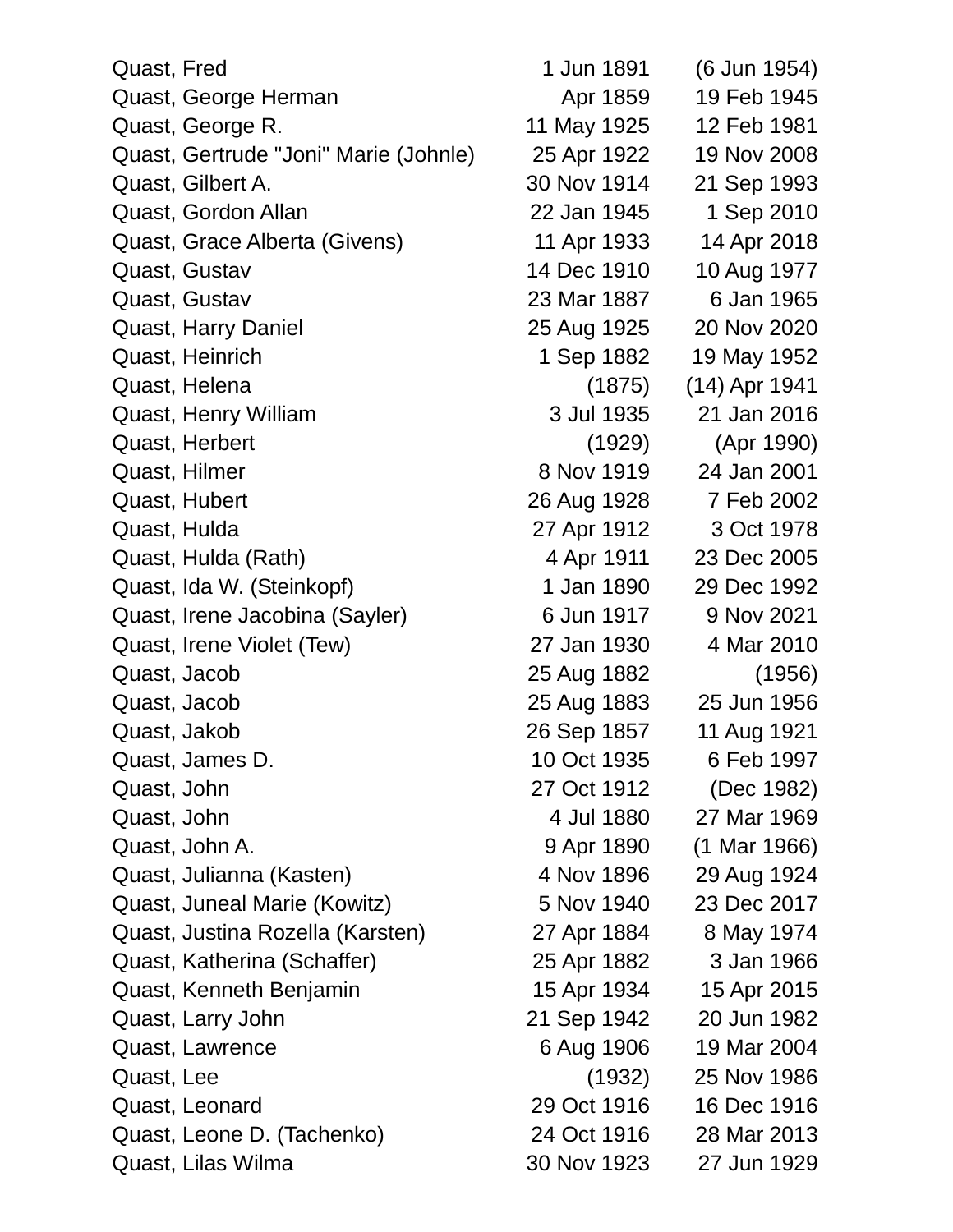Quast, Lillian 7 Aug 1920 25 Jan 1921 Quast, Lillian (Kluever) 12 Oct 1910 18 Nov 1991 Quast, Lorraine (Meske) 3 Aug 1923 3 Nov 2016 Quast, Lorus Lamar 28 Apr 1930 6 Jan 1982 Quast, Lou Joane 27 May 1939 3 Aug 2014 Quast, Louisa (Schock) (not given) (1917) Quast, Lurlan Donnette 15 Aug 1954 2 Nov 2020 Quast, Margarete (Funk) 20 Feb 1900 6 Apr 1981 Quast, Marilu (Giese) 5 Jul 1930 20 May 2019 Quast, Martha (Nuss) 15 May 1890 23 Dec (1971) Quast, Martin 2 Feb 1885 6 Jul 1963 Quast, Mary (Radke) 20 May 1896 (10 Nov 1959) Quast, Melba E. (Naffziger) 17 Nov 1910 31 Jan (2004) Quast, Melvyn R. (25 Nov 1921) (21 Nov 1942) Quast, Minnie (Deise) 22 Mar 1889 2 Feb 1944 Quast, Neil D. (not given) 2 Feb (1944) Quast, Nettie (not given) (1969) Quast, Pauline (Laubenstein) 14 Jul 1901 17 Sep 1984 Quast, Raymond R. 24 Oct 1916 25 Nov 1992 Quast, Raymond W. 17 Jan 1931 20 Nov 2017 Quast, Reinhold 15 Oct 1879 14 Sep (1942) Quast, Reinhold (1913) 10 Feb 1994 Quast, Renada (Lust) (1903) 26 Oct 1973 Quast, Reuben (1920) 2 Jul (1987) Quast, Roger Beeber 31 Dec 1927 20 Jan 2019 Quast, Rose Josephine (Warcken) 15 Nov 1911 2 Aug 2008 Quast, Samuel "Sam" (1926) 28 Mar 2008 Quast, Theodore 30 May 1913 31 May 1913 Quast, Thomas 8 Dec 1909 7 Mar 1974 Quast, Thomas W. 2010 7 Sep 1932 12 Jun 2010 Quast, Verl Lynn 23 Apr 1940 14 Dec 2020 Quast, Vivien E. (Schneider) 12 Jun 1932 1 Jul 2004 Quast, Walter Ernest 21 Feb 1910 20 Feb 1983 Quast, Walter Fred 12 Jan 1935 18 Jan 2016 Quast, Walter R. 22 Jun 1925 15 Apr (1982) Quast, Walter V. 6 Jan 1905 5 Mar 1991 Quast, Werner K. (1909) (Jan 1990) Quast, Wilhelmina (Bader) 7 Mar 1856 28 Feb 1935 Quast, William 20 Nov 1924 21 Nov 1924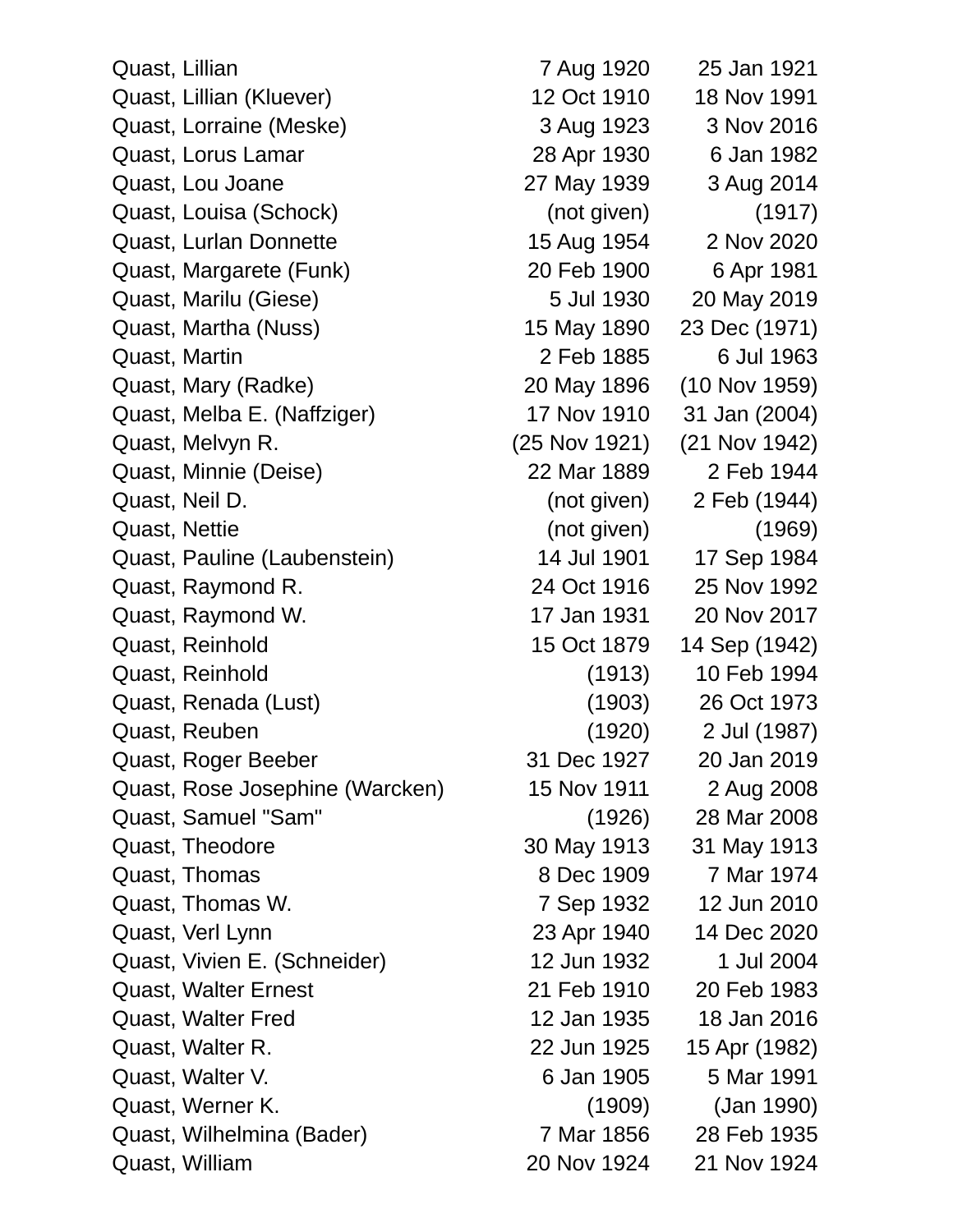Quast, Zander Jacob O'Rily 28 Feb 2008 29 Mar 2016 Quatier, Adeline Dorothy (Werre) 31 Jul 1928 29 Jan 1994 Quatier, Anna Marie (Pritzkau) 3 Sep 1867 10 Oct (1951) Quatier, Christina (Roth) 28 Mar 1905 4 Oct 1988 Quatier, Daniel 2 Nov 1904 9 Jul 1990 Quatier, David 19 Jun 1908 13 Mar 1995 Quatier, Dorothea (Brokofsky) 25 Oct 1850 4 Oct (1934) Quatier, Elisabeth (Brokofsky) 1867 6 Jan (1941) Quatier, Ernest "Ernie" L. 7 Nov 1929 18 Apr 2012 Quatier, Ernie 7 Nov 1929 18 Apr 2012 Quatier, Henry 22 Nov 1900 31 Dec 1995 Quatier, Henry 4 Feb 1863 18 Mar (1932) Quatier, Lawrence W. 14 Aug 1902 20 Oct (1977) Quatier, LeRoy George 14 Mar 1932 30 Jun 2019 Quatier, Lloyd Floyd 26 Jan 1932 11 Dec 2004 Quatier, Lydia 21 Jan 1888 29 Jan 1943 Quatier, Margaret (Baum) 29 Oct 1914 17 Nov 2010 Quatier, Martha 15 Jul 1915 17 Mar 1996 Quatier, Martha M. (Kogler) 24 Oct 1899 7 Sep (1975) Quatier, Myrtle Isabella (Hunt) 17 Oct 1901 7 Jul (1994) Quatier, Robert "Bob" A. 27 Sep 1938 20 Oct 2001 Quatier, Ruth (Peterson) 9 Oct 1925 19 Apr 2000 Quatier, Wilbur Vernon 1998 1927 9 Jan 2013 Quatsoe, John Robert 9 Dec 1923 31 Oct 2010 Quayle, Vivial L. (Guenther) 11 Feb 1937 10 Jun (1996) Queen, Frieda O. (Hoffer) 23 Mar 1928 6 Jan 2016 Queen, Lenora Jay (Zimmerschied) 2 Dec 1962 26 Jul 2016 Queitsch, Horst 25 Aug 1941 4 Mar 2010 Quellhorst, Kathryn L. (Jones) 7 Jun 1930 21 Jun (1999) Quellhorst, Michael Raymond (1951) 22 Jan 1998 Quellhorst, Tanner Michael 19 Feb 2008 21 Feb 2008 Quellmann, Lydia (Kuch) (1901) 27 Oct 1994 Quenzer, Adam 12 May 1886 24 Jan 1949 Quenzer, Adam K. 11 May 1916 4 Nov 1975 Quenzer, Adolph H. 9 Oct 1921 15 Jun 1960 Quenzer, Albert 6 Jan 1928 16 Jun 2017 Quenzer, Albert 10 Oct 1920 19 Dec 1957 Quenzer, Albert "Tiny" Daniel 1 Apr 1923 19 Nov 1981 Quenzer, Albert Clarence 2 Jan 1924 7 Aug 1995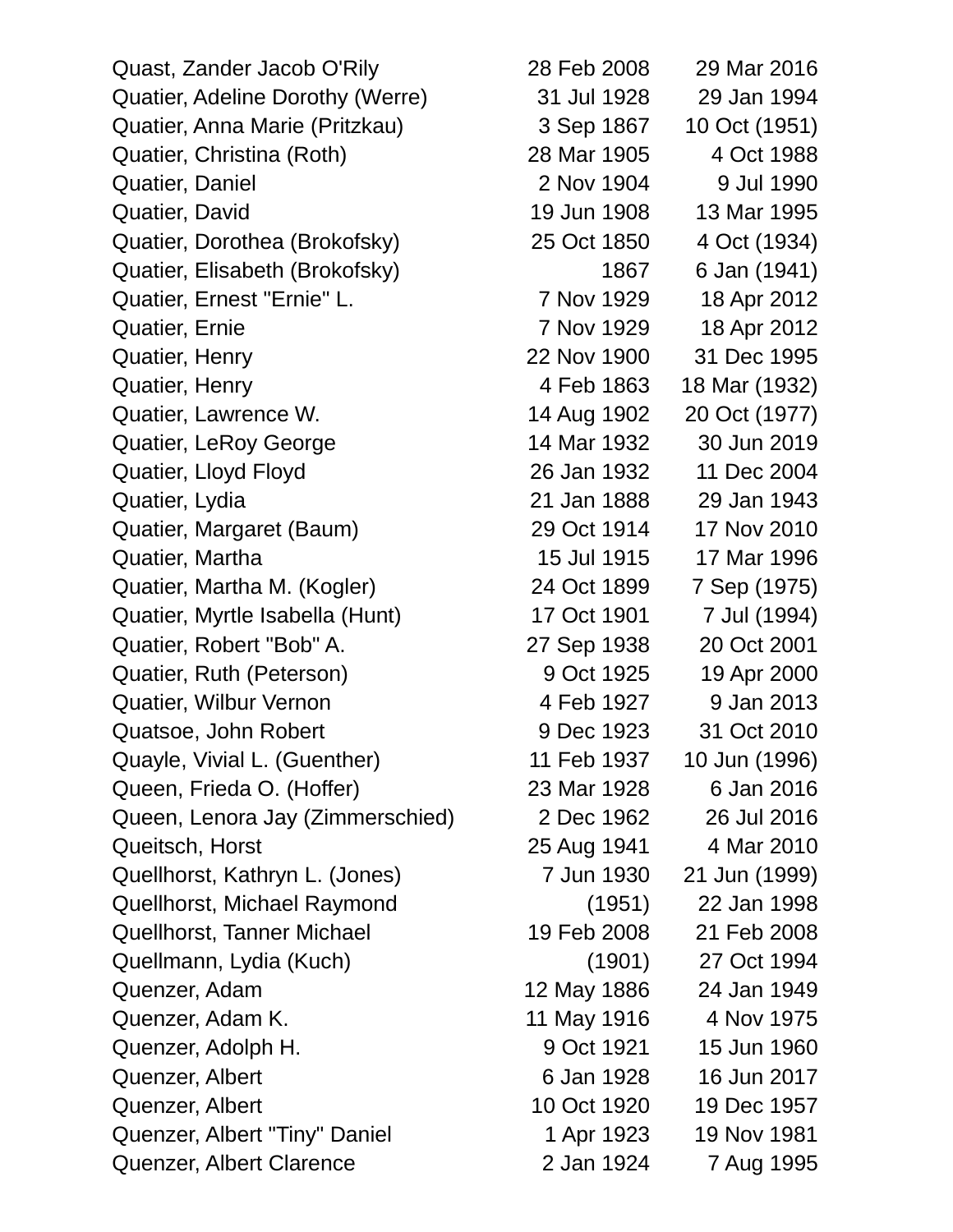Quenzer, Alvina Christina (Kunz) 27 Oct 1902 9 May 1978 Quenzer, Amelia (Gatzke) 22 Mar 1893 26 Mar 1976 Quenzer, Andrew 15 Dec 1907 29 Dec 1971 Quenzer, Anna 29 May 1885 12 Sep 1961 Quenzer, Anna Frieda (Kusler) 13 Jun 1912 24 Nov 1990 Quenzer, Anna K. (Stang) Burrer 17 Jul 1935 12 Jan 2015 Quenzer, Ardena (Oster) 17 Dec 1931 12 Jan 1966 Quenzer, Arthur 1998 **13** Jan 1998 Quenzer, Arthur Joseph 20 Oct 1905 29 Jan 1986 Quenzer, Barbara June MQD 14 Feb 1931 6 May 2010 Quenzer, Benjamin 1894 7 Feb 1949 Quenzer, Benjamin "Beny" Ivan 1912 10 Nov 1989 Quenzer, Betty Lou (Bodle) 10 Nov 1924 17 Dec 2006 Quenzer, Bonnie Jean 5 Jun 1961 7 Jun 1979 Quenzer, Brenda Kay 10 Sep 1957 13 Sep 1957 Quenzer, Brian Scott 2020 28 Jun 1972 1 Oct 2020 Quenzer, Carl A. 17 Mar 1917 20 Oct 1970 Quenzer, Carolina (Goetz) 16 Apr 1890 24 Nov 1981 Quenzer, Caroline (Schopp) 1881 27 Apr 1920 Quenzer, Charles P. 25 Apr 1944 6 Aug 2014 Quenzer, Christina 1 Apr 1907 27 May 1907 Quenzer, Cindy (Nagel) 19 Oct 1956 12 Jun 2014 Quenzer, Clara (Schlaht) 16 Aug 1913 10 Feb 1996 Quenzer, Dale 27 Apr 1956 24 Sep 2020 Quenzer, Daniel 7 Oct 1925 19 Apr 2000 Quenzer, Daniel 25 Feb 1902 15 Jan 1982 Quenzer, David Lee 13 Jan 1959 25 Jun 2012 Quenzer, Dawn F. (Follmer) 23 Nov 1964 1 Nov 2004 Quenzer, Dean Robert 1 Sep 1957 12 Jan 1966 Quenzer, Diane Maria (Konda) 19 Aug 1954 26 Jul 2020 Quenzer, Doris K. 6 Feb 1936 6 Feb 1936 Quenzer, Dorothy (Stankey) (1916) 11 Aug 2007 Quenzer, DuWayne Lynn 5 Aug 1957 6 Aug 1957 Quenzer, Edward 8 Dec 1914 16 Nov 2008 Quenzer, Edwin 15 Dec 1887 9 Sep 1955 Quenzer, Elaine (Mort) 10 Mar 1924 18 Mar 2020 Quenzer, Elisabetha (Allerdings) 11 Dec 1842 17 Sep 1915 Quenzer, Elizabeth 1919 2005

Quenzer, Elizabeth (Wiedmeier) 19 Apr 1911 7 Jun 1960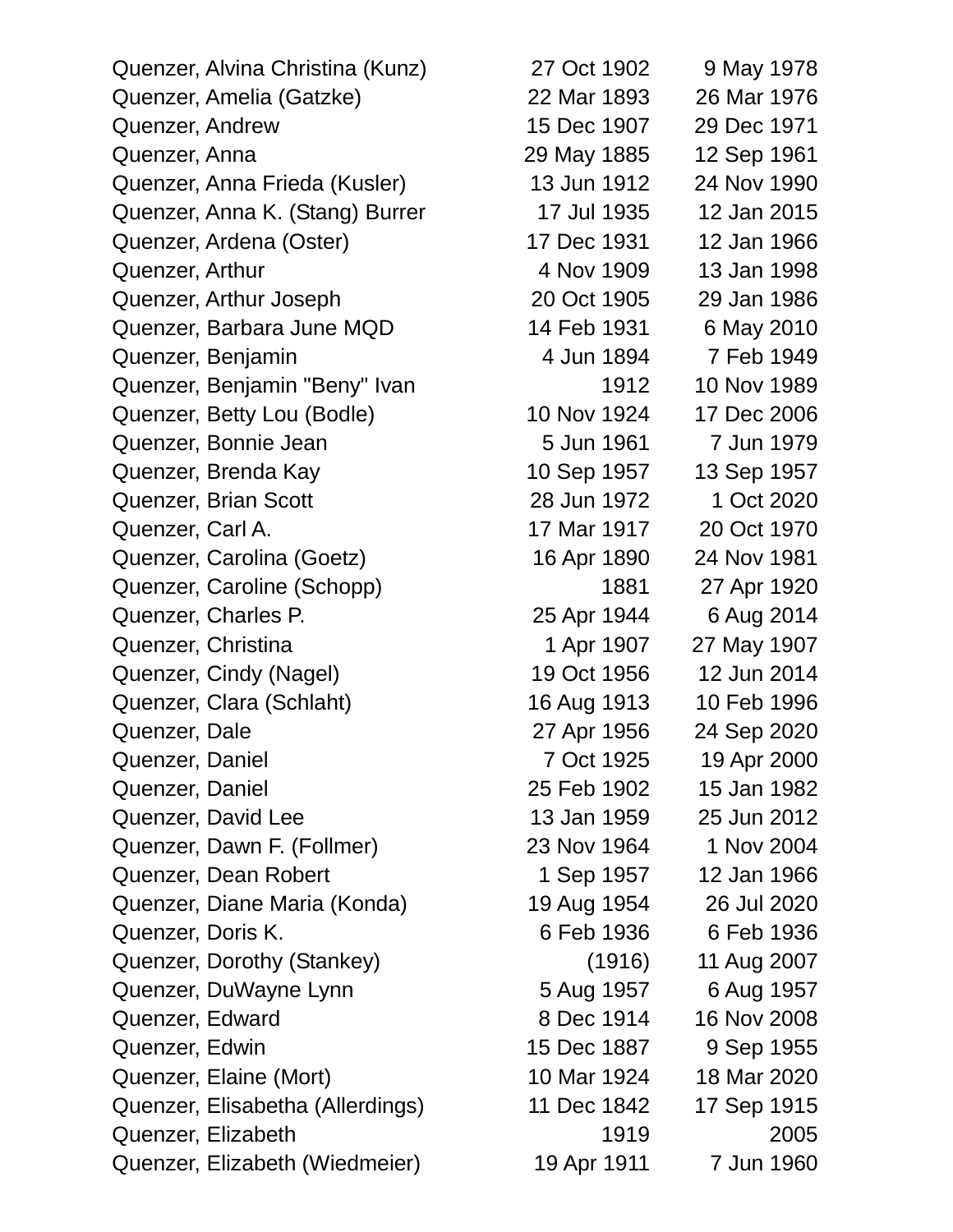| Quenzer, Emanuel                   | 28 Sep 1911 | 27 Aug 1959 |
|------------------------------------|-------------|-------------|
| Quenzer, Emma (Schrenk)            | 6 Apr 1911  | (Mar 1963)  |
| Quenzer, Erika                     | 18 Jul 1955 | 24 Feb 2002 |
| Quenzer, Ernestina (Schrenk)       | 4 Dec 1906  | 2 Mar 2006  |
| Quenzer, Ervin                     | 14 Sep 1922 | 1 Jan 1997  |
| Quenzer, Estelline C. (Huber)      | 29 Nov 1922 | 24 May 1986 |
| Quenzer, Eugene                    | 19 Nov 1921 | 26 Jul 2003 |
| Quenzer, Eugene                    | 10 Nov 1933 | 29 Sep 2011 |
| Quenzer, Eva (Klingmann)           | 15 Aug 1847 | 12 Aug 1922 |
| Quenzer, Florence Helen (Hoenke)   | 8 Apr 1924  | 9 Apr 2001  |
| Quenzer, Floyd                     | 30 Jun 1927 | 22 Feb 1951 |
| Quenzer, Floyd Roy                 | 3 May 1943  | 1 Jun 2009  |
| Quenzer, Frank                     | 18 Feb 1938 | 31 Dec 2011 |
| Quenzer, Fred George               | 24 Jun 1881 | 4 Dec 1962  |
| Quenzer, Fred H.                   | 15 Oct 1884 | 28 Oct 1946 |
| Quenzer, Frederick                 | 18 Mar 1879 | 30 Nov 1957 |
| Quenzer, Freida Marie (Seibold)    | 5 Aug 1921  | 27 Apr 2021 |
| Quenzer, Frieda                    | 17 Aug 1921 | 30 Aug 1921 |
| Quenzer, Genevieve "Jenny" VM      | 31 Jul 1911 | 2 Jul 2007  |
| Quenzer, Georg                     | 25 Dec 1844 | 25 Nov 1907 |
| Quenzer, George                    | 12 Dec 1865 | 19 Mar 1942 |
| Quenzer, George                    | 9 Jul 1910  | 22 Jun 1977 |
| Quenzer, George                    | 5 Sep 1900  | 2 Jul 1971  |
| Quenzer, George Andrew             | 24 Feb 1924 | 6 Oct 1963  |
| Quenzer, George Edward             | 23 May 1929 | 28 Jun 2002 |
| Quenzer, Gerald "Jerry" Duane      | 26 Mar 1946 | 5 Dec 2002  |
| Quenzer, Gertrude (Bitterman)      | 16 Sep 1864 | 4 Jan 1945  |
| Quenzer, Gideon                    | 15 May 1915 | 27 Apr 1925 |
| Quenzer, Harlan                    | 20 Jul 1949 | 17 May 2019 |
| Quenzer, Helen (Deibert) Linderman | 7 Feb 1899  | 23 May 1992 |
| Quenzer, Henry Adam                | 2 Dec 1926  | 20 Jan 1997 |
| Quenzer, Hulda (Hepperle)          | 21 Feb 1911 | 1 Jul 1982  |
| Quenzer, Irene F. (Grenz)          | 13 Feb 1924 | 27 Jun 1998 |
| Quenzer, Irene Helen (Ricker)      | 1920        | 14 Jul 2007 |
| Quenzer, Irene K.                  | 1916        | 26 Jan 1917 |
| Quenzer, Jacob                     | 10 Jul 1893 | 13 Aug 1965 |
| Quenzer, Jacob G.                  | 15 Apr 1899 | 5 Jun 1971  |
| Quenzer, Jakob                     | 14 Nov 1874 | 5 Aug 1949  |
| Quenzer, Jakob                     | 26 Jan 1848 | 10 Feb 1934 |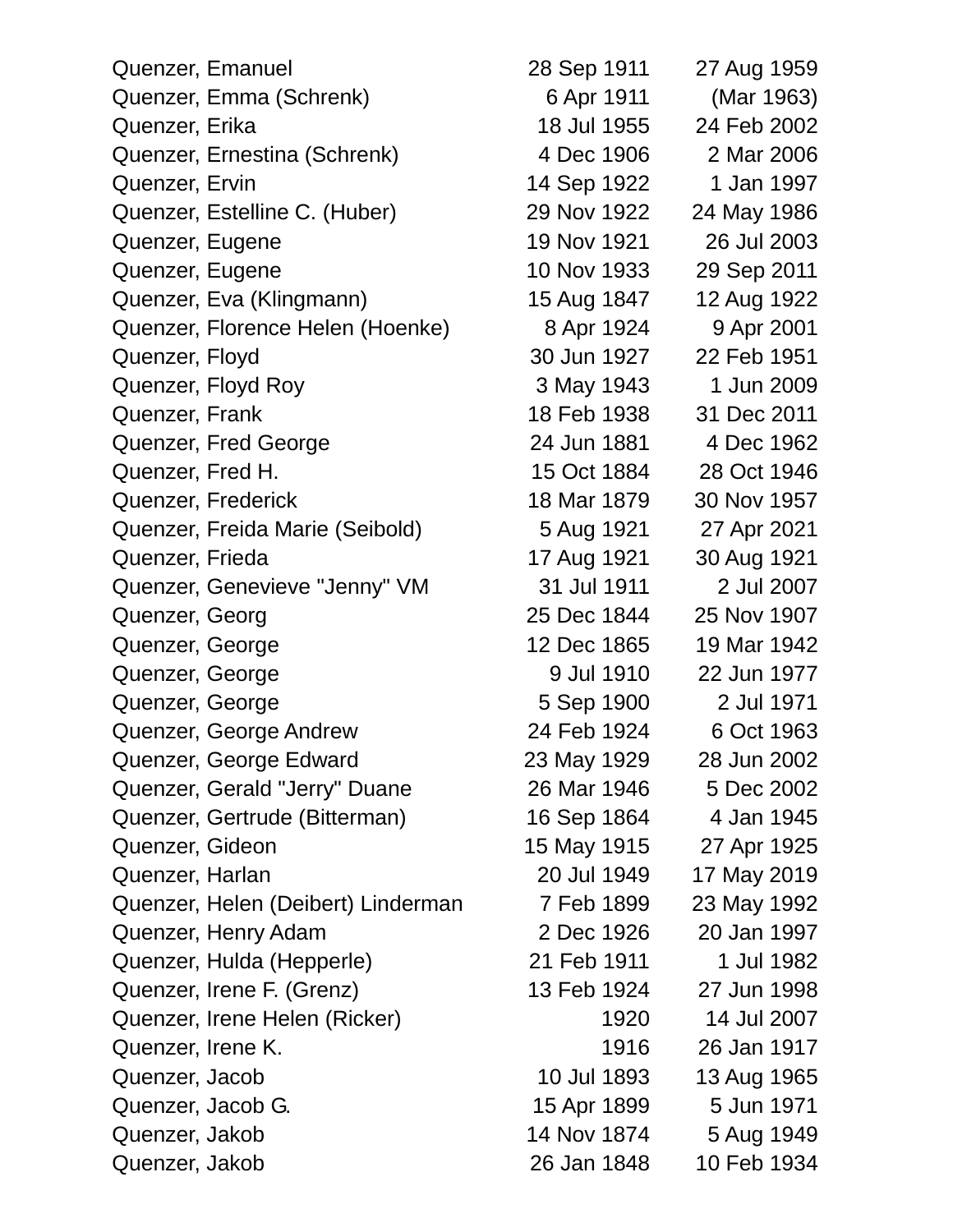| Quenzer, James Albert               | 2 Oct 1962   | 18 Apr 2021   |
|-------------------------------------|--------------|---------------|
| Quenzer, James John                 | 28 Nov 1939  | 23 Nov 1964   |
| Quenzer, Janell (Meyer)             | 1958         | 8 Jul 2009    |
| Quenzer, Jarred Lee                 | 24 Jun 1986  | 24 Jun 1986   |
| Quenzer, Jennifer Rose              | 4 Oct 1980   | 27 Aug 1983   |
| Quenzer, Jerry Lee                  | 14 Aug 1976  | 28 May 2004   |
| Quenzer, Jessica Christine          | 18 Jul 1995  | 27 Jul 1999   |
| Quenzer, Johann                     | 1883         | 27 May 1916   |
| Quenzer, Johann                     | 9 Sep 1881   | 30 Oct (1918) |
| Quenzer, Johann                     | (6 Jun 1892) | 27 Mar (1916) |
| Quenzer, Johann "John"              | 24 Jan 1864  | 28 Aug 1921   |
| Quenzer, Johann Adam                | 24 Jun 1843  | 29 May 1916   |
| Quenzer, Johannes                   | 9 Sep 1884   | 30 Oct 1921   |
| Quenzer, John                       | 10 Nov 1929  | 8 Jan 2006    |
| Quenzer, John "Johnie"              | 3 Feb 1918   | 14 Jan 2000   |
| Quenzer, John G.                    | 2 Dec 1894   | 2 Aug 1964    |
| Quenzer, John J.                    | 4 Aug 1909   | 30 May 1986   |
| Quenzer, John Reinhart              | 21 Jun 1919  | 9 Nov 1975    |
| Quenzer, John S.                    | 19 Nov 1902  | 22 Dec 1950   |
| Quenzer, Josephone "Josie" MB       | 5 Jan 1931   | 4 Sep 2021    |
| Quenzer, Karen Jean                 | 20 Jan 1956  | 12 Jan 1966   |
| Quenzer, Karen Lynn                 | 29 Nov 1956  | 30 Nov 1956   |
| Quenzer, Karl                       | 3 Aug 1922   | 6 Sep 2011    |
| Quenzer, Karl                       | 10 Sep 1882  | 31 Dec 1951   |
| Quenzer, Karl                       | 13 Oct 1853  | 22 Sep 1930   |
| Quenzer, Karl                       | 15 Nov 1891  | 14 Dec 1961   |
| Quenzer, Karl Fred                  | May 1909     | 19 Mar 1981   |
| Quenzer, Karla Kay                  | 4 Dec 1962   | 12 Jan 1966   |
| Quenzer, Katharina (Ackerman)       | 1 Apr 1864   | 11 Nov 1905   |
| Quenzer, Katharina (Gerhardt) Oster | 10 Mar 1863  | 14 Jun 1921   |
| Quenzer, Katherina (Hirsch) Heiser  | 27 Oct 1876  | 1 Aug 1936    |
| Quenzer, Katherina (Schaffer)       | 25 Mar 1912  | 16 Dec 1997   |
| Quenzer, Kathleen                   | 1889         | 2 Nov 1916    |
| Quenzer, Kevin George               | 22 Sep 1958  | 12 Jan 1966   |
| Quenzer, Kim Wallace                | 22 Sep 1958  | 12 Jan 1966   |
| Quenzer, LaRae "Mikey" MMA          | 12 Jun 1942  | 4 Sep 2004    |
| Quenzer, Larry Carl                 | 22 Feb 1947  | 8 Mar 1947    |
| Quenzer, Leah (Sieler) Lindemann    | 20 Oct 1913  | 1 Jul 1997    |
| Quenzer, Leona (Mitsch)             | 22 Mar 1912  | 7 Apr 1963    |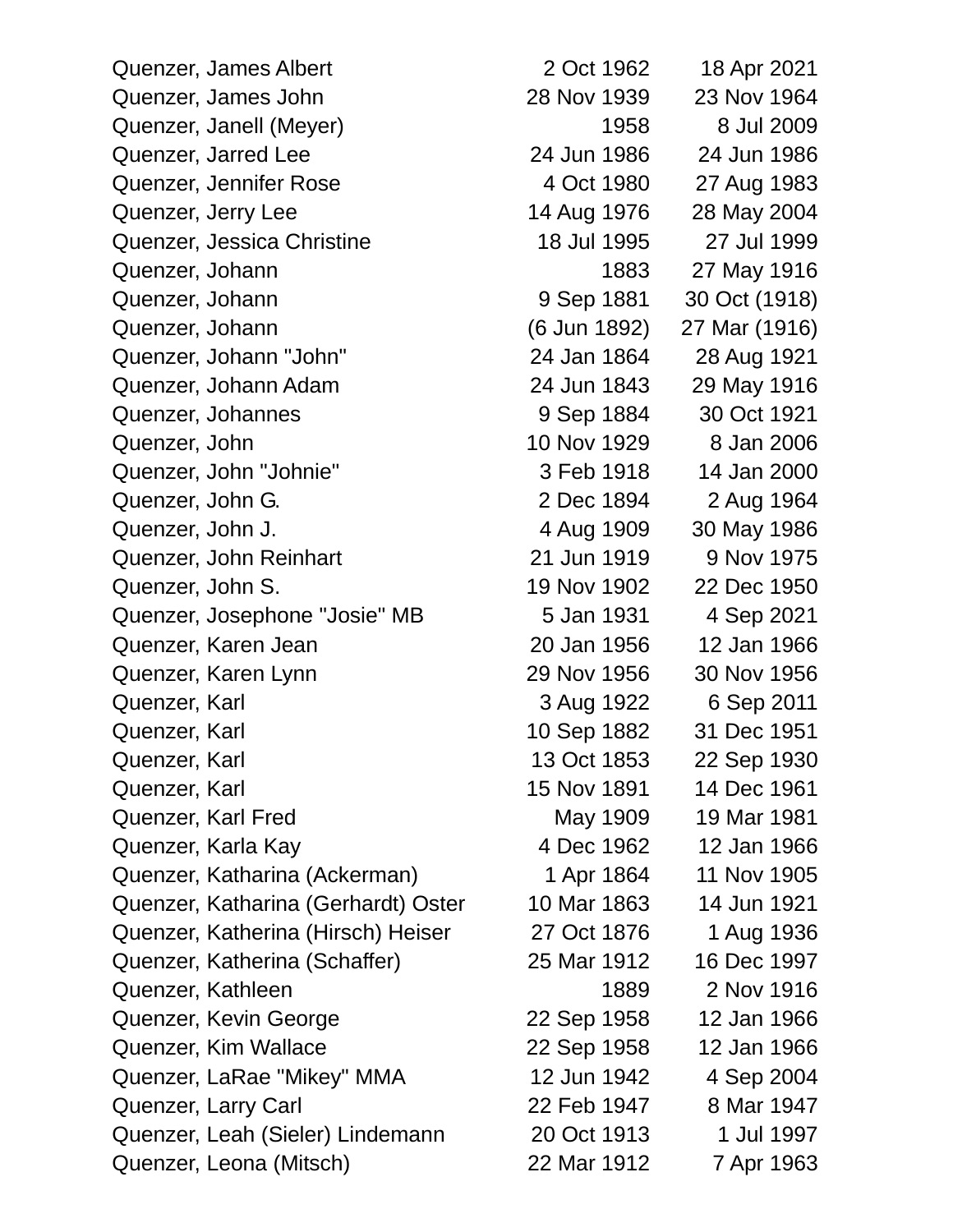| Quenzer, Linda Jean (Uhrig)       | 1 Apr 1956  | 30 Oct 2021     |
|-----------------------------------|-------------|-----------------|
| Quenzer, Lizzie (Renz)            | 29 Sep 1921 | 22 Feb 2019     |
| Quenzer, Loretta (Berreth)        | 2 Feb 1924  | 15 May 2000     |
| Quenzer, Louisa Bertha (Goehring) | 22 May 1915 | 14 Aug 1938     |
| Quenzer, Louise (Oster)           | 9 Mar 1883  | 22 Aug 1959     |
| Quenzer, Maeanna Wilma            | May 1914    | 13 Mar 1995     |
| Quenzer, Magdalena (Renz) Fischer | 13 Oct 1877 | 30 Dec 1949     |
| Quenzer, Magdalena (Schmidt)      | 25 Oct 1899 | 4 Aug 1963      |
| Quenzer, Magdalene (Klingman)     | 16 Jan 1891 | 13 Jan 1972     |
| Quenzer, Magdelena (Klingman)     | 9 Jul 1901  | 25 Sep 1984     |
| Quenzer, Margaretha (Wenz)        | 12 Nov 1868 | 18 Jun 1944     |
| Quenzer, Maria (Wolfer)           | 18 Mar 1850 | 6 Oct 1916      |
| Quenzer, Mariam L. (Oswald)       | 14 Mar 1924 | 11 Nov 2017     |
| Quenzer, Mark Phillip             | 27 Apr 1954 | 12 Jan 1966     |
| Quenzer, Marlin M.                | 21 May 1945 | 23 Jan 2012     |
| Quenzer, Martha                   | 1907        | 1991            |
| Quenzer, Martha D. (Quaschnick)   | 14 Jul 1901 | 24 Aug 1972     |
| Quenzer, Martha Emma (Schrenk)    | 6 Apr 1911  | 10 Mar 1963     |
| Quenzer, Mary (Blocker Brockel)   | 22 Jun 1886 | 28 Jun 1985     |
| Quenzer, Mathilde (Käss)          | 16 Dec 1881 | 3 Sep 1919      |
| Quenzer, Matthew A.               | 19 Apr 1959 | 23 Sep 1966     |
| Quenzer, Mavis Fay                | 15 Sep 1962 | 12 Jul 1991     |
| Quenzer, Michael Steven           | 2 Jul 1992  | 12 Jul 2014     |
| Quenzer, Milbert                  | 26 Oct 1925 | 18 Dec 1998     |
| Quenzer, Minnie (Oster)           | 14 Feb 1895 | 13 Apr 1976     |
| Quenzer, Olive Elaine (Cakebread) | 5 Feb 1917  | 7 Jan 1983      |
| Quenzer, Peter C.                 | 19 Jun 1911 | 29 Jan 1974     |
| Quenzer, Philipp                  | 1889        | 25 Oct 1918     |
| Quenzer, Phillip J.               | 21 Apr 1918 | 6 May 1994      |
| Quenzer, Phyllis Julaine          | 16 Apr 1948 | 15 Jul 1948     |
| Quenzer, Reinhart "Reine" George  | 6 Aug 1922  | 2 Apr 2004      |
| Quenzer, Reinhold                 | 16 Jun 1909 | 15 Mar 1976     |
| Quenzer, Reuben A.                | 15 Feb 1908 | 13 May 1987     |
| Quenzer, Reuben J.                | 23 Jan 1955 | <b>Jul 1980</b> |
| Quenzer, Rosalie (Kunz)           | 20 Aug 1904 | 10 Feb 1999     |
| Quenzer, Rosina (Klingman)        | 29 Jan 1888 | 20 Nov 1970     |
| Quenzer, Rosina (Schmidt)         | 23 Apr 1901 | 20 Feb 1940     |
| Quenzer, Ruben                    | 19 Dec 1924 | 1 Dec 2013      |
| Quenzer, Ruben John               | 10 Feb 1922 | 9 Sep 1970      |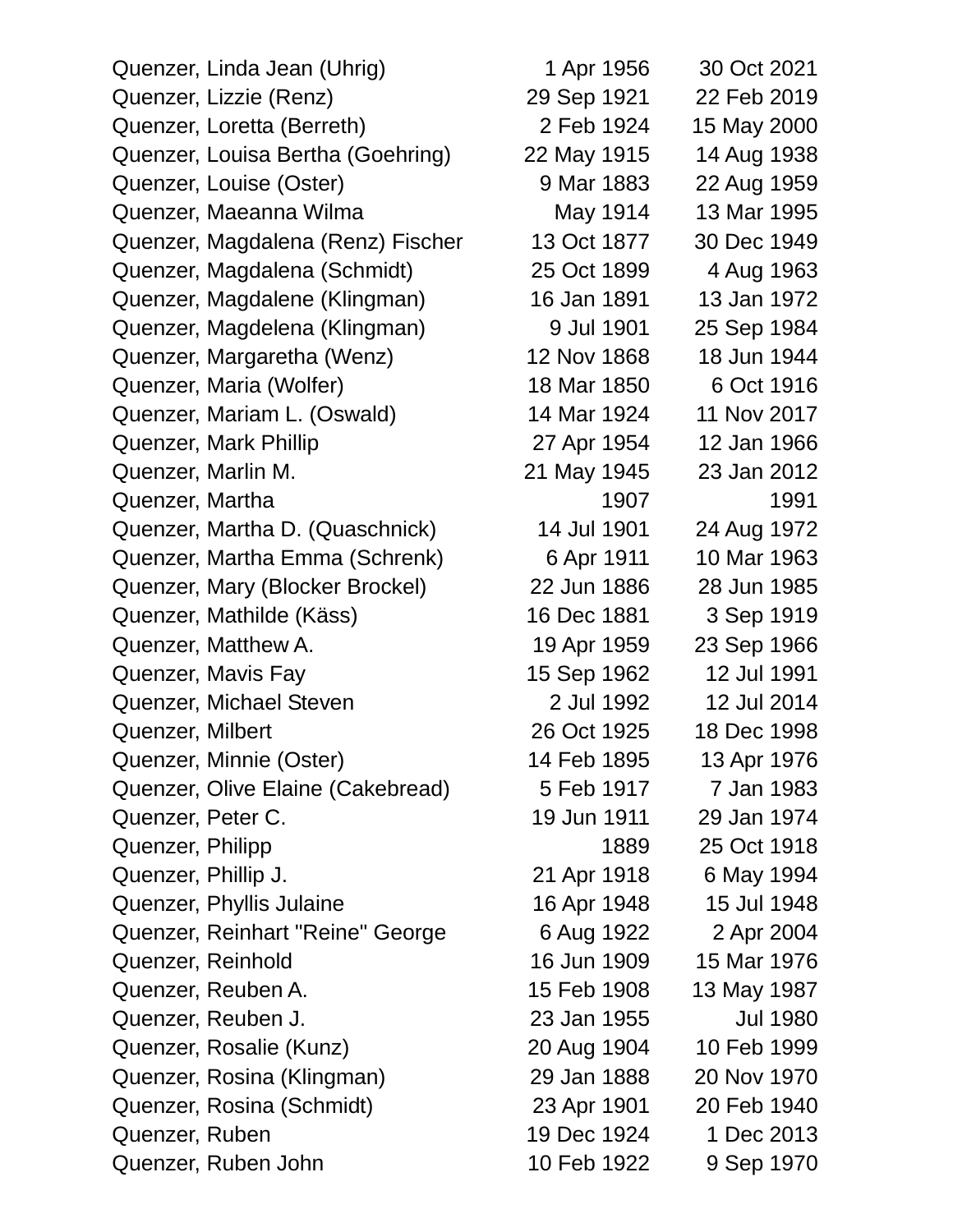| Quenzer, Sterling Edward                | 11 Mar 1929 | 13 Oct 1998   |
|-----------------------------------------|-------------|---------------|
| Quenzer, Tamera Kay                     | 11 Jun 1959 | 11 Jun 1959   |
| Quenzer, Theodore                       | 13 Sep 1936 | 5 Dec 1936    |
| Quenzer, Theodore                       | 18 May 1915 | 20 May 1916   |
| Quenzer, Theodore                       | 11 May 1914 | 4 Feb 1944    |
| Quenzer, Theodore "Teddy" A.            | 23 Aug 1931 | 3 Oct 1991    |
| Quenzer, Tillie (Klingman)              | 1914        | 6 Nov 2005    |
| Quenzer, Tillie Clara                   | 1 Jun 1908  | 10 Jun 1908   |
| Quenzer, Velma "Teenie" LW              | 8 Mar 1926  | 11 Feb 2017   |
| Quenzer, Velma Pauline (Hunter)         | 23 Jul 1932 | 5 Dec 2008    |
| Quenzer, Virginia (Crill)               | 7 May 1924  | 20 Jan 2004   |
| Quenzer, Wallace Robert                 | 19 Jun 1931 | 9 Dec 2003    |
| Quenzer, Willis L.                      | 13 Apr 1937 | 26 Jan 1989   |
| Quering, Wilfred Clarence Peter         | 28 Jan 1941 | 10 Jun 2006   |
| Quesenberry, Aloisia "Louise"           | 6 Sep 1926  | 10 Sep 2016   |
| Quesenberry, Elsie (Wagner)             | 19 Feb 1913 | 28 Mar 2000   |
| Quest, Audrey F. (Schissler)            | (1910)      | (8 Aug 1986)  |
| Quest, Lola B. (Heckel)                 | 28 Jul 1942 | 21 Apr 2002   |
| Quest, Loren E.                         | 10 May 1932 | 1 Mar 2012    |
| Quest, Loren E.                         | 10 May 1932 | 1 Mar 2012    |
| Quest, Mary L. (Sabe)                   | 4 Sep 1923  | 14 Jul 2021   |
| Quick, Agnes (Busch)                    | 5 Sep 1920  | 6 Oct 1998    |
| Quick, Charles Edgar                    | 22 Dec 1884 | (17) Feb 1972 |
| Quick, Georgia Juliett (Schultz)        | 13 Jun 1907 | 21 Sep 1995   |
| Quick, Gregory "Greg" William           | 13 Feb 1951 | 22 Jan 2016   |
| Quick, Maynard Vernon                   | (1908)      | 7 Nov 1978    |
| Quick, Pearl (Heath) Volson             | 10 Dec 1929 | 19 Jan 2012   |
| Quick, Ralph Gordon                     | 29 Mar 1909 | 3 May 1999    |
| Quick, Robb Lee                         | 7 Nov 1964  | 7 Jun 2014    |
| Quick, Rose (Fischer) Mastel            | 26 Jun 1924 | 2 Sep 1986    |
| Quick, Violet Irene (Weller)            | 19 Feb 1932 | 9 Nov 2020    |
| Quick, Wilbert "Bert" H.                | 12 Jul 1935 | 31 Dec 1994   |
| Quies, Werner K.                        | 9 Apr 1944  | 3 Mar 2001    |
| Quife, Richard                          | (1939)      | 6 Oct 2010    |
| Quig, Elizabeth "Betty" Landis (Rohrer) | 13 Sep 1924 | 11 Jan 2019   |
| Quiggle, Carolyn "Dolly" Joan (Klotz)   | 26 Feb 1936 | 17 Sep 2016   |
| Quiggle, Wayne                          | 5 Sep 1916  | 18 Mar (2003) |
| Quiggle, Wayne P.                       | 23 Jan 1943 | 8 Jun 2008    |
| Quigley, Charmaine "Cherie" K           | 18 Nov 1928 | 26 Nov 2021   |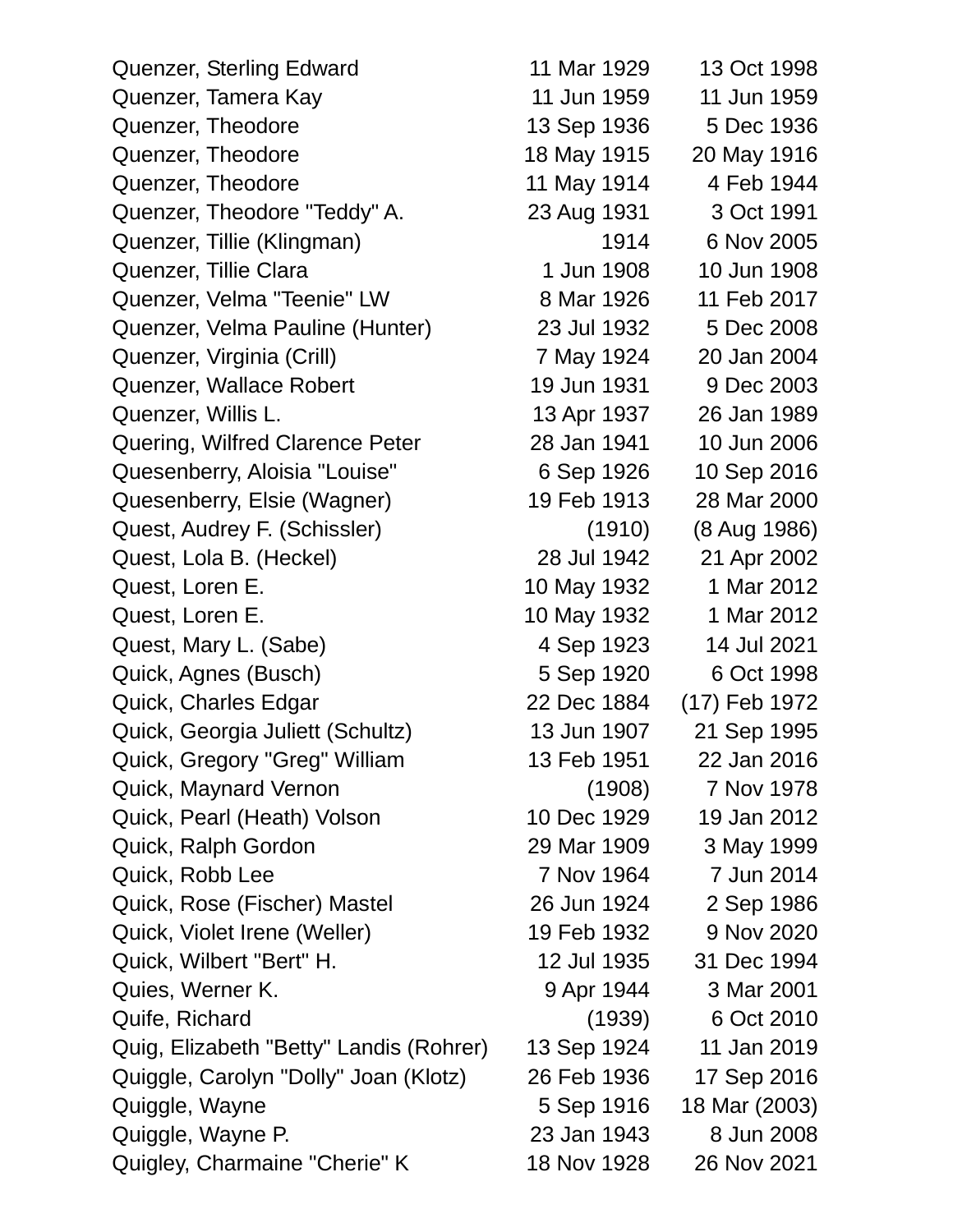| Quigley, Doris Mae (Emmert) Kittelson | 1 Jun 1931  | 10 Jan 2021   |
|---------------------------------------|-------------|---------------|
| Quigley, Doris V. (Ellwanger)         | 3 Sep 1929  | 7 Sep 2014    |
| Quigley, Judy (Olheiser)              | (1954)      | 10 Jun 2005   |
| Quigley, Patricia Rose (Keller) Wood  | 20 Aug 1938 | 5 Apr 2005    |
| Quill, Viola D. (Baesler) Bahm        | 24 Jun 1928 | 4 Feb 1998    |
| Quilliams, Karen Anne (Wiebe)         | 25 Feb 1952 | 18 Sep 2021   |
| Quilling, Nadine Lillie (Nevins)      | (1925)      | 8 Nov (2006)  |
| Quimby, Shirley Joan (Gettman)        | 21 Jul 1937 | 30 Apr 2018   |
| Quin, Loretta Irene (Thompson)        | 4 Aug 1934  | 29 Sep 2018   |
| Quincer, Edward                       | 18 Jul 1905 | 8 Jan (1977)  |
| Quincer, Jacob                        | 12 Feb 1903 | 1 Nov (1972)  |
| Quincer, Leonard Edward               | 6 Nov 1936  | 15 May 2003   |
| Quincer, Thelma R. (Shipman)          | 29 Jun 1936 | 16 Dec 2008   |
| Quincer, Tillie (Leno)                | 14 Jan 1914 | 6 Jan 2011    |
| Quincy, Mel                           | (1938)      | (Mar 1997)    |
| Quindt, Alexander                     | 7 Jan 1879  | 1 Feb 1950    |
| Quindt, Amelia (Ehrlich)              | 24 Apr 1856 | 9 Apr 1929    |
| Quindt, David                         | 15 Dec 1900 | 22 Oct 1992   |
| Quindt, Katharina (Reichert)          | 25 Mar 1930 | 20 Jun 2007   |
| Quindt, Rudolf                        | 6 Nov 1924  | 13 Apr 2002   |
| Quine, Elaine M. (Cikanek)            | 30 Mar 1914 | (6 Oct 1983)  |
| Quine, Everett J.                     | 24 Oct 1913 | 13 Feb 2004   |
| Quinlan, Emma M. (Scheidt)            | 13 Aug 1898 | 28 May (1992) |
| Quinlan, Howard Eugene                | 12 Nov 1926 | 8 Oct 2016    |
| Quinlan, Howard Nikolas               | 22 Feb 1925 | 24 Jul 2001   |
| Quinlan, June Audrey (Freadhoff)      | 11 Nov 1932 | 7 Mar 2017    |
| Quinlan, Marvin                       | 24 Dec 1931 | 19 Aug 2010   |
| Quinlan, Robert                       | 22 May 1921 | 12 Oct 1999   |
| Quinn, Agnes L.                       | (1907)      | 23 Nov 2001   |
| Quinn, Annie "Grannie AHH             | 29 Mar 1927 | 4 Dec 2020    |
| Quinn, Christopher F.                 | (1956)      | 11 Aug 2006   |
| Quinn, Clara (Zanzinger)              | 7 Feb 1902  | 29 May 2002   |
| Quinn, Dennis Leon                    | (1965)      | 10 Jul 2008   |
| Quinn, Eileen Beatrice (Koch)         | 10 Aug 1927 | 6 Sep 1995    |
| Quinn, Freda (Kihlthau)               | 30 Nov 1924 | 14 Sep 2016   |
| Quinn, Georgia M. (Mason) Morgan      | 17 Oct 1919 | 13 Feb 2004   |
| Quinn, Ilse Johanna (Merkel)          | 27 May 1920 | 28 Nov 2003   |
| Quinn, Irene Hankel Baron             | 3 Apr 1918  | 2 Jan 2012    |
| Quinn, Jeannette (Gunsch)             | 8 Jul 1946  | 2 Feb 2015    |
|                                       |             |               |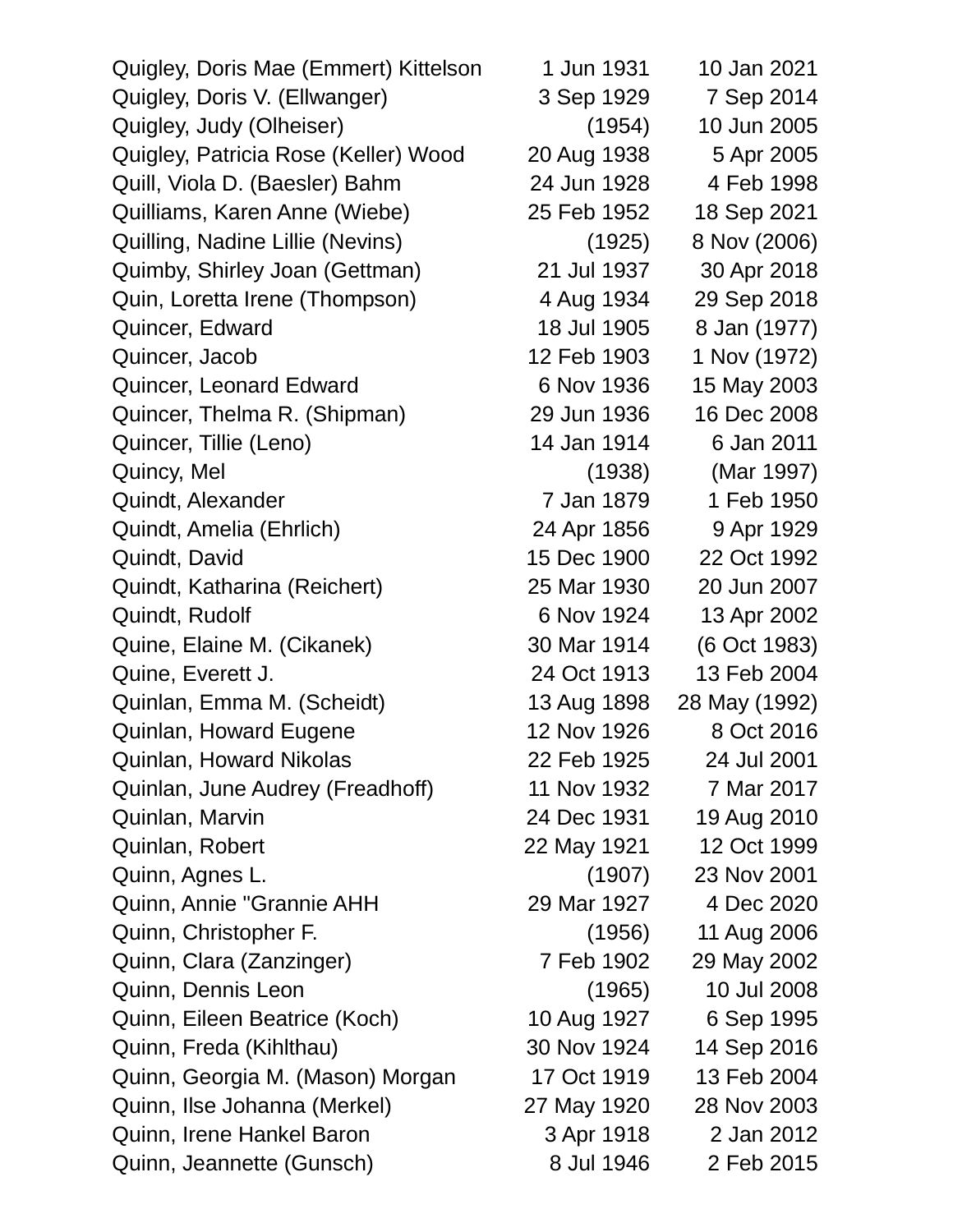| Quinn, Joyce E. (Berner)               | 19 Mar 1934   | 17 Sep 2016   |
|----------------------------------------|---------------|---------------|
| Quinn, Mary Ellen                      | (20 Oct 1856) | (16 Aug 1922) |
| Quinn, Raymond                         | 17 Mar 1909   | 17 Apr (1991) |
| Quinn, Raymond "Ray" R.                | 29 Sep 1925   | 8 Dec 2001    |
| Quinn, Rose (Silzer)                   | 12 Jan 1959   | 14 Aug 2019   |
| Quinn, Ruth E. (Binder)                | 19 Mar 1919   | 12 May 2016   |
| Quinn, Sue A. (Schlatter)              | 7 Mar 1942    | 3 Oct 2021    |
| Quinn, Vranna "Ronnie" (Godlevsky)     | 9 Mar 1952    | 28 Jan 2021   |
| Quinnell, Eveline "Evie" M. (Hoffmann) | 20 Sep 1928   | 10 May 2011   |
| Quinnell, Lars "Pete" Peter            | 23 Aug 1949   | 17 Jun 2021   |
| Quinnell, Olive Harriet (Kruger)       | 17 Oct 1919   | 23 Aug 2012   |
| Quinones, Marsha (Mundt) Greening      | 24 Nov 1944   | 12 Feb 2005   |
| Quint, Mary (Schlabs)                  | 8 Feb 1903    | (Jan 1996)    |
| Quint, Mary Kay (Schmidt)              | 14 Jan 1916   | 18 Apr 2016   |
| Quint, Theophil "Ted"                  | 19 Aug 1933   | 11 Apr 2013   |
| Quintaine, Eva Margaret (Frehlich)     | 4 May 1933    | 25 Nov 2012   |
| Quinton, Jennette Theressa B           | 24 Mar 1941   | (Jun 2010)    |
| Quintus, Anton                         | (1895)        | (14 Jul 1973) |
| Quintus, Catherine "Katie" Mary        | (not given)   | (May 2014)    |
| Quintus, Claribel (Scheid) Viestenz    | 12 Jun 1916   | 19 Aug 2005   |
| Quintus, Edmund                        | 12 Apr 1919   | 26 Jun 2008   |
| Quintus, Gerald Alois "Gary"           | 2 Feb 1952    | 4 Jul 2011    |
| Quintus, Maybelle A. (Kotthoff)        | 24 May 1938   | 9 Jul 2010    |
| Quintus, Terry                         | 24 Aug 1962   | 12 Jul 2018   |
| Quintus, Veronica (Buresh)             | 27 Aug 1926   | 5 May 2019    |
| Quiram, Albert                         | 25 Feb 1887   | (17 Jun 1980) |
| Quiram, Ervie O.                       | 11 Mar 1914   | 1 Sep (1990)  |
| Quiram, Genevieve Arlene (Hendricks)   | 11 Apr 1928   | 23 Nov 2017   |
| Quiram, Ida (Wilske)                   | 1894          | 7 Apr 1975    |
| Quiram, Johann                         | 6 Mar 1903    | 31 Oct 1989   |
| Quiram, Malachi James                  | 15 Feb 2018   | 15 Feb 2018   |
| Quiram, Mark Andrew                    | 13 Mar 1964   | 20 Mar 2020   |
| Quiram, Martha (Horn)                  | 24 Sep 1887   | (1947)        |
| Quiram, Steven J.                      | 28 May 1954   | 25 Aug 2018   |
| Quiram, Wally Gene                     | 22 Jul 1942   | 13 Nov 2017   |
| Quiram, Walter                         | 9 Apr 1914    | (Jan 1986)    |
| Quiring, Abram William                 | (1935)        | 7 Jul 2012    |
| Quiring, Agnes (Weiler)                | 3 Mar 1906    | 11 Feb 2007   |
| Quiring, Almada (Peters)               | 28 Mar 1918   | 23 May 2021   |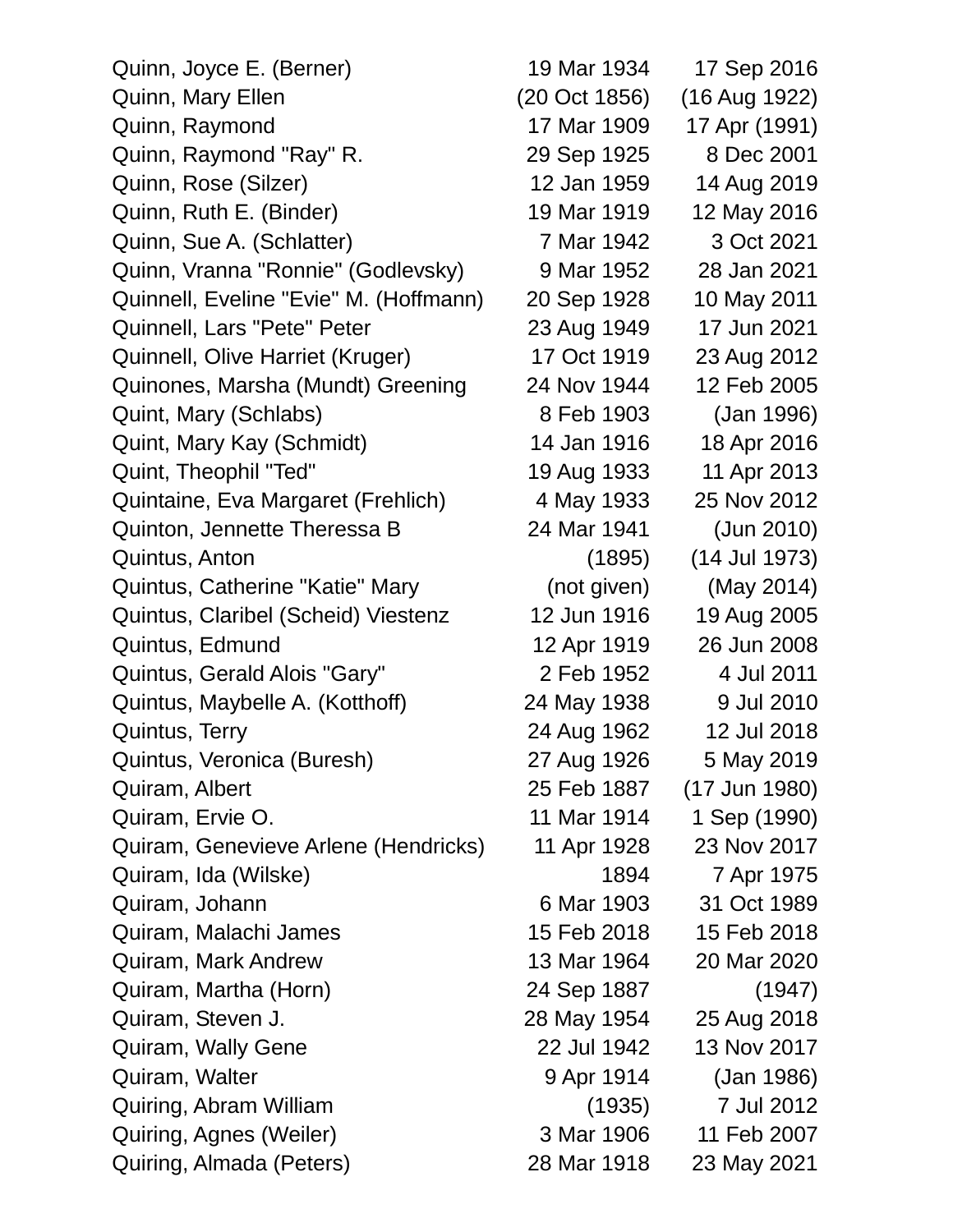| Quiring, Andrew John "Andy"        | 30 Aug 1967 | 5 Jul 2020   |
|------------------------------------|-------------|--------------|
| Quiring, Anna (Dick)               | 18 Jan 1913 | 8 Jul 2012   |
| Quiring, Anna (Fröse)              | 8 Dec 1902  | 20 Nov 1991  |
| Quiring, Arliss (Graff)            | 10 Jan 1935 | 5 Jan 2007   |
| Quiring, Arnold Harry              | 4 Feb 1929  | 6 Dec 2021   |
| Quiring, Bartholemew "Bart" Henry  | (not given) | 22 Jan 2020  |
| Quiring, Bernard L                 | 12 Sep 1910 | 6 Sep 1990   |
| Quiring, Bertha                    | 10 Apr 1923 | 20 Feb 2017  |
| Quiring, Bradley "Brad" Robert     | 8 Dec 1961  | 10 Oct 2014  |
| Quiring, Carl                      | 6 Jun 1943  | 23 Feb 2017  |
| Quiring, Clara (Nikkel)            | 2 Mar 1934  | 20 Mar 1994  |
| Quiring, Clark Lynn                | 21 Aug 1953 | 10 Dec 2019  |
| Quiring, Corny                     | (not given) | 19 Nov 2009  |
| Quiring, David                     | 19 Aug 1912 | 30 Mar 2007  |
| Quiring, David "Dave"              | 11 May 1926 | 13 Jan 2020  |
| Quiring, Deborah Ann (Garske)      | 27 Sep 1951 | 14 Jul 2020  |
| Quiring, Doreen (Will)             | 18 Dec 1932 | 6 Jun 2016   |
| Quiring, Douglas "Doug" John       | 10 Mar 1953 | 19 Jan 2021  |
| Quiring, Edward                    | 11 Oct 1912 | 30 Nov 2008  |
| Quiring, Elizabeth                 | 26 Mar 1896 | 3 Dec 1997   |
| Quiring, Ellyn Dianne (Fuhrmann)   | 4 Aug 1948  | 22 Oct 2005  |
| Quiring, Elmer                     | 17 Oct 1930 | 26 Dec 2014  |
| Quiring, Emma                      | 9 Aug 1916  | 14 Aug 2010  |
| Quiring, Eulane M. (Stenbakken)    | (1936)      | (2 Aug 2003) |
| Quiring, Frederick "Fred"          | 14 Nov 1948 | 23 Feb 2015  |
| Quiring, Garry Wayne               | 6 Jan 1950  | 23 Jul 2014  |
| Quiring, Gladys V. Sundet          | 18 Feb 1915 | 25 Jan 2002  |
| Quiring, Grace Joyce "Jolley"      | (1923)      | 17 Nov 2017  |
| Quiring, H. H.                     | 1851        | (Apr 1929)   |
| Quiring, H. Otto                   | 1939        | 27 Jun 2007  |
| Quiring, Harley Isabella LeRose    | 30 Mar 2007 | 30 Mar 2008  |
| Quiring, Henry                     | 28 Jul 1932 | 8 Feb 2013   |
| Quiring, Hilda (Harms)             | 19 Dec 1910 | 6 Aug 1989   |
| Quiring, Irvin Jerome              | 22 Sep 1918 | 30 Jan 2005  |
| Quiring, Jean Dianne (Glen)        | 31 Dec 1947 | 18 Jan 2013  |
| Quiring, John J.                   | 14 Sep 1929 | 27 Apr 2013  |
| Quiring, Juliana (Koffler)         | 15 Oct 1919 | 14 Jun 2002  |
| Quiring, Larry A.                  | 1938        | 21 Jul 2008  |
| Quiring, Loretta Frances (Baumann) | 11 Dec 1917 | 2 Dec 2010   |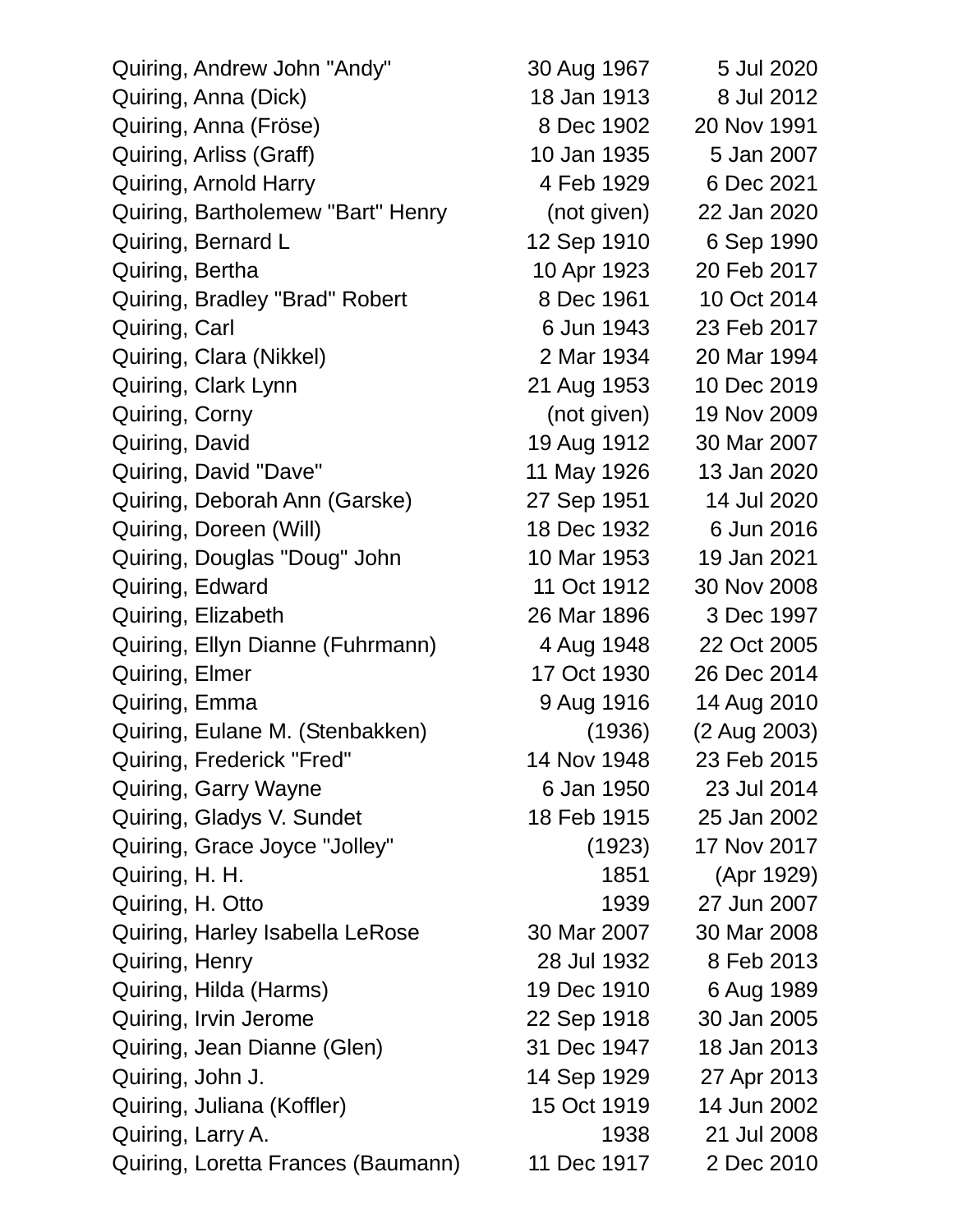| Quiring, Lorraine (Peters)            | 16 Jan 1922 | 19 Oct 2019     |
|---------------------------------------|-------------|-----------------|
| Quiring, Margaret Lorraine            | 23 Mar 1940 | 6 Aug 2018      |
| Quiring, Maria                        | 26 Feb 1911 | 22 Dec 2012     |
| Quiring, Maria Tchierschwitz          | 26 Sep 1923 | 21 Apr 2008     |
| Quiring, Marie (Olfert)               | 20 Oct 1909 | 21 Jun 2013     |
| Quiring, Marie (Vandale)              | (1948)      | 9 Jan 2013      |
| Quiring, Marion (Janz)                | 10 Apr 1950 | 6 Mar 2017      |
| Quiring, Marvin Leo                   | 22 Jun 1933 | 3 Apr 2005      |
| Quiring, Mildred (Rogers) Loewen      | 11 Sep 1921 | 18 Oct 2017     |
| Quiring, Milford "Monty" Martin       | 9 Dec 1922  | 3 Sep 2003      |
| Quiring, Paul                         | 12 Sep 1910 | 17 Nov 2009     |
| Quiring, Peter F.                     | 9 May 1920  | 30 Jan 2016     |
| Quiring, Richard "Jack"               | 10 Jun 1938 | 28 Mar 2015     |
| Quiring, Ronald "Ron"                 | 3 Sep 1966  | 27 Jun 2019     |
| Quiring, Ronald Dale                  | 21 Jun 1961 | 8 May 2018      |
| Quiring, Rose C. (Jerke)              | 23 Apr 1917 | 23 Jul 2014     |
| Quiring, Rosella (Willems)            | 31 Dec 1921 | 18 May 2010     |
| Quiring, Susanna "Susan" (Weibe)      | (1931)      | 26 Jan 2004     |
| Quiring, Tina                         | 24 Jan 1924 | 11 Nov 2017     |
| Quiring, Vernon Daniel                | 1957        | 2 May 2018      |
| Quiring, Vivian                       | 16 Mar 1954 | 15 May 2021     |
| Quiring, Wayne                        | 9 Sep 1948  | 2 Oct 2009      |
| Quiring, Winniefred Helen WK          | 28 Dec 1911 | 12 Dec 2013     |
| Quisenberry, Annemarie Gertrude       | 17 Nov 1928 | 24 Mar 2000     |
| Quist, Arlene (Hanson)                | 19 Jul 1956 | 4 Apr 2013      |
| Quitmeyer, Florence Ida (Schram)      | (1912)      | $(14$ Aug 2007) |
| Quitsch, Eldon                        | 17 Jun 1922 | 21 Jan 2007     |
| Quitschreiber, Emelie Louise (Steeke) | 4 Mar 1910  | 1 Nov 2003      |
| Quitter, Joseph                       | (1893)      | 7 Mar 1978      |
| Quitter, Olinda                       | 16 Oct 1893 | 6 Jan 1990      |
| Quittschreiber, Bertha (Frank)        | 20 Nov 1905 | (Jul 1985)      |
| Quittschreiber, Cherin Rae CR         | 13 Nov 1945 | 29 Jan 2019     |
| Quittschreiber, Dennis J.             | 17 Nov 1937 | 30 Oct 1993     |
| Quittschreiber, Donald L.             | 14 May 1945 | 20 Apr 2013     |
| Quittschreiber, Donna L. (Gruenberg)  | 1 Sep 1948  | 23 Aug 2004     |
| Quittschreiber, Ellen Marie LS        | 27 Nov 1914 | 5 Oct 2000      |
| Quittschreiber, Elmer Adolph          | 23 Jul 1911 | 4 Oct 2001      |
| Quittschreiber, Elsie R. (Woitzel)    | 23 Aug 1910 | (Jul 1985)      |
| Quittschreiber, Emil                  | 9 Oct 1904  | 8 Mar 1994      |